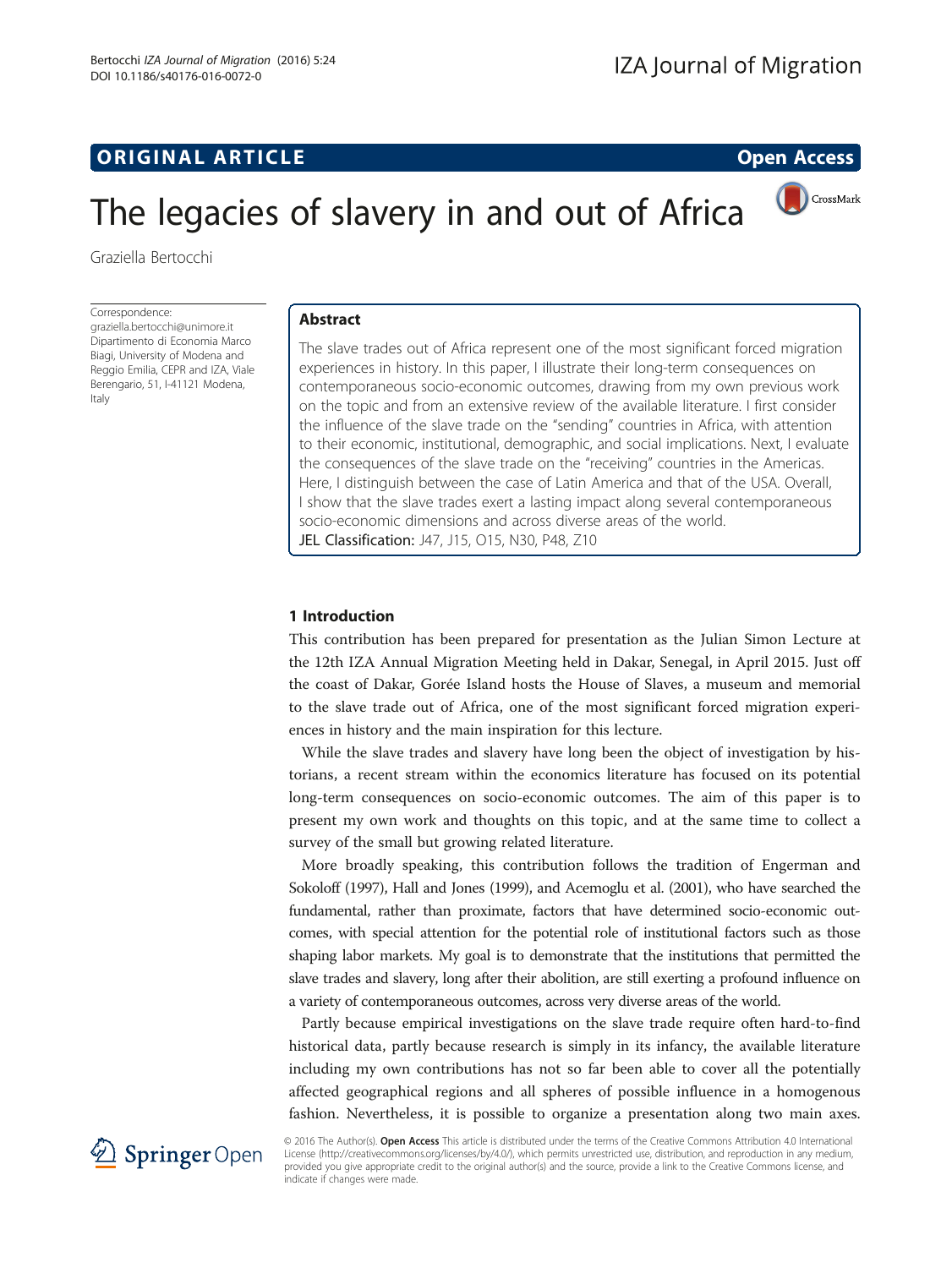First, it is natural to distinguish between the long-lasting influence of the African slave trade for the "sending" countries on the one hand and the "receiving" ones on the other. Second, for each set of countries, it is useful to highlight a number of specific economic, institutional, demographic, and social implications which have attracted the attention of the literature. For a selection of issues, I will present new data elaborations based on datasets collected for my previous work. Since African slavery has represented one of the largest—albeit coerced—migration experiences in history, the paper will also emphasize the link between research on the slave trade and the literature on migration, even though this link is still relatively undeveloped.

The paper is organized as follows. In Section 2, I provide a short history of the African slave trades. In Section [3](#page-2-0), I consider their influence on the sending countries in Africa, with attention to its economic, institutional, demographic, and social implications. In Section [4,](#page-8-0) I evaluate the consequences of the slave trade on the receiving countries, drawing a further distinction between Latin America and the USA. For the latter, I also briefly discuss the subsequent experiences of the Second Middle Passage and of the Great Migration. Section [5](#page-15-0) concludes and collects ideas and suggestions for future research.

#### 2 A brief history of the slave trade

Over the five centuries running from 1400 to 1900, the slave trade encompassed four distinct waves: the trans-Saharan, Indian Ocean, Red Sea, and trans-Atlantic slave trades. The last one was by far the most significant in terms of volume and duration: over the 1529–1850 period, over 12 million Africans were embarked, mostly along the coasts of West Africa, and forced to undertake the Middle Passage across the Atlantic Ocean (see Berlin [2003](#page-16-0) for a historical account, and Eltis et al. [1999](#page-16-0) and Curtin [1969](#page-16-0) for data). The peak was reached between 1780 and 1790, with 80,000 slaves per year being transported, but the traffic remained very intense during the nineteenth century, when between three and four million people were embarked. Throughout the period, the Portuguese were always at the center of the trade: they were the ones that initiated it and they continued it long after Britain outlawed it in 1807. The involvement of Britain culminated in the eighteenth century. France also had a prominent role, followed by Spain, the Netherlands, and the USA. The decline started after 1807, even though the process was very slow and became significant only after mid-nineteenth century when Brazil joined in. The three other slave trades pre-dated the trans-Atlantic wave and followed different paths: the trans-Saharan trade took people from the sub-Saharan regions to Northern Africa, while both the Indian Ocean and the Red Sea trades took people from Eastern Africa and delivered them to various parts of Asia. Overall, the volume of these three waves comprised half of that involved in the trans-Atlantic one. The trans-Atlantic trades are by far the better documented ones, thanks to the Trans Atlantic Slave Trade (TAST) Database (see [www.slavevoyages.org](http://www.slavevoyages.org) and the description in Eltis et al. [1999](#page-16-0)). Based on these data, Table [1](#page-2-0) reports the number of slaves embarked from Africa, by broad embarkation regions and by 100-year periods. West-Central Africa represented the main source, with 45 % of the overall volume. Next came Benin (16 %), Biafra (13 %), the Gold Coast (10 %), and Senegambia (6 %).

Slavery was already present in Africa before the slave trades and in fact continues, in some parts of the continent, to the present day. Europe experienced slavery as well.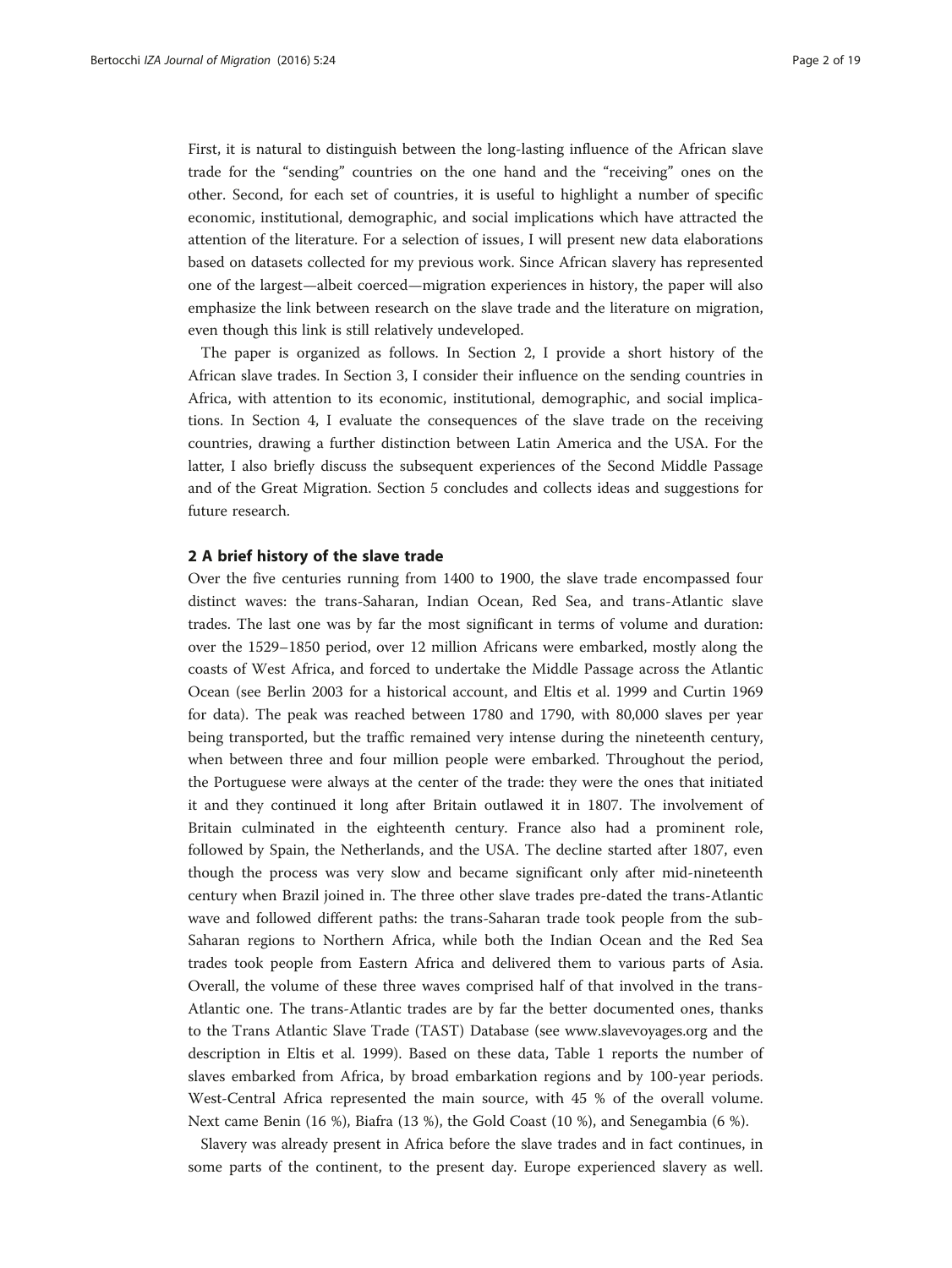<span id="page-2-0"></span>Table 1 Embarked slaves during the trans-Atlantic slave trade

|                  | Senegambia | Sierra<br>Leone | Windward<br>Coast | Gold<br>Coast | Bight of<br>Benin | Bight of<br>Biafra | West-Central<br>Africa | South-East Totals<br>Africa |            |
|------------------|------------|-----------------|-------------------|---------------|-------------------|--------------------|------------------------|-----------------------------|------------|
| $1501 -$<br>1600 | 147.281    | 1405            | 2482              | 0             | 0                 | 8459               | 117.878                | 0                           | 277,505    |
| $1601 -$<br>1700 | 136.104    | 6843            | 1350              | 108.679       | 269.812           | 186.322            | 1,134,807              | 31,715                      | 1,875,632  |
| $1701 -$<br>1800 | 363,187    | 201.985         | 289.583           | 1.014.529     | 1.284.585         | 904.616            | 2.365.204              | 70.930                      | 6,494,619  |
| $1801 -$<br>1900 | 108.941    | 178.537         | 43.454            | 86.114        | 444.662           | 495.164            | 2.076.685              | 440.022                     | 3,873,579  |
| Totals           | 755.513    | 388.770         | 336.869           | 1.209.322     | 1.999.059         | 1.594.561          | 5.694.574              | 542.667                     | 12,521,335 |

TAST Database—Voyages: <http://www.slavevoyages.org/>

The Roman Empire was in fact a slave society. However, by 1400, slavery had long disappeared from Europe, which motivated the European search for a supply of forced labor in the African continent. African slaves were collected by kidnapping by other Africans or as the result of local wars among Africans. The captives were then sold to foreign traders, together with gold and ivory, in exchange for imported goods including firearms. The consequent so-called gun-slave cycle fueled the perpetuation of the slave trade for centuries. In turn, the incentive to purchase slaves on the part of the Europeans rested in the need to collect manpower for the expansions of the plantation economies being developed in South and Central America after Columbus, to satisfy the quickly increasing taste in Europe for colonial goods such as tobacco and sugar. Again based on the TAST Database, Table [2](#page-3-0) reports the number of slaves disembarked in different regions, by broad disembarkation regions and by 100-year periods. A comparison with Table 1 reveals that almost two million people were lost during transportation. The main destination was Brazil (45 %), next came the Caribbean (22 and 10 %, respectively, for the British and French portions) and the Spanish Americas (12 %). Less than 4 % were taken to North America.

The coerced population movement set into place by the trans-Atlantic slave trade was only the beginning of a very long mobilization process that has not yet stopped. Indeed Berlin [\(2010\)](#page-16-0) has influentially portrayed the history of people of African descent in the USA as framed by four great migrations. The first was the Middle Passage, which in the course of the sixteenth and seventeenth centuries took people from Africa to North America. During the first half of the nineteenth century, the Second Middle Passage involved the transportation of one million African American slaves from the Atlantic coastal regions to the plantations in the interior. The third migratory round, which was no longer forced by voluntary, witnessed the relocation of six million free people of African descent from the rural South to the Northern cities, starting from 1915 with the Great Migration and continuing until the 1970s. Lastly, between the end of the twentieth and the beginning of the twenty-first centuries, new Global Passages of migrants of African descent arrived in the USA from the regions that had hosted the previous out-of-Africa coerced diasporas, i.e., the Caribbean, Latin America, Africa, and Europe.

#### 3 The consequences of the slave trade in Africa

This section is devoted to the long-run consequences of the coerced migration of millions of people from Africa, with a focus on the trans-Atlantic experience. To organize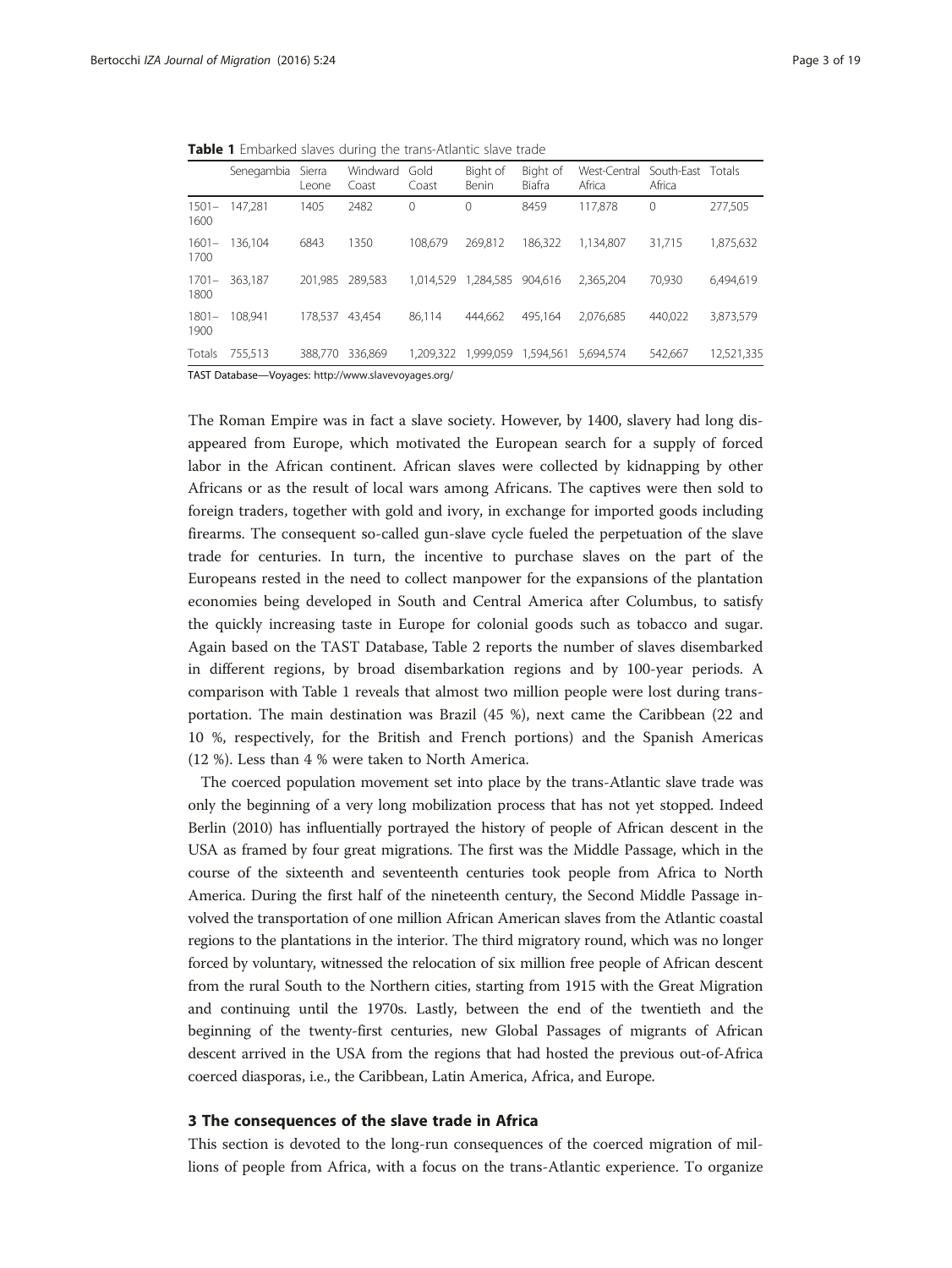<span id="page-3-0"></span>Table 2 Disembarked slaves during the trans-Atlantic slave trade

|           | Europe | North America | British Caribbean | French Caribbean | Dutch Americas | Danish W. Indies | Spanish Americas | Brazil    | Africa  | Totals     |
|-----------|--------|---------------|-------------------|------------------|----------------|------------------|------------------|-----------|---------|------------|
| 1501-1600 | 640    |               |                   |                  |                |                  | 169,370          | 29,275    |         | 199,285    |
| 1601-1700 | 2981   | 15.147        | 310.477           | 38,685           | 124.158        | 18.146           | 225,504          | 784.457   | 3122    | 1,522,677  |
| 1701-1800 | 5240   | 295,482       | 1,813,323         | 995,133          | 295,215        | 68,608           | 145,533          | ,989,017  | 2317    | 5,609,868  |
| 1801-1900 |        | 78.117        | 194.452           | 86.397           | 25,355         | 22,244           | 752.505          | 2,061,625 | 150,130 | 3,370,825  |
| Totals    | 8861   | 388.746       | 2,318,252         | ,120,215         | 444,728        | 108,998          | ,292,912         | 4,864,374 | 155,569 | 10,702,655 |

Source: TAST Database—Voyages: <http://www.slavevoyages.org/>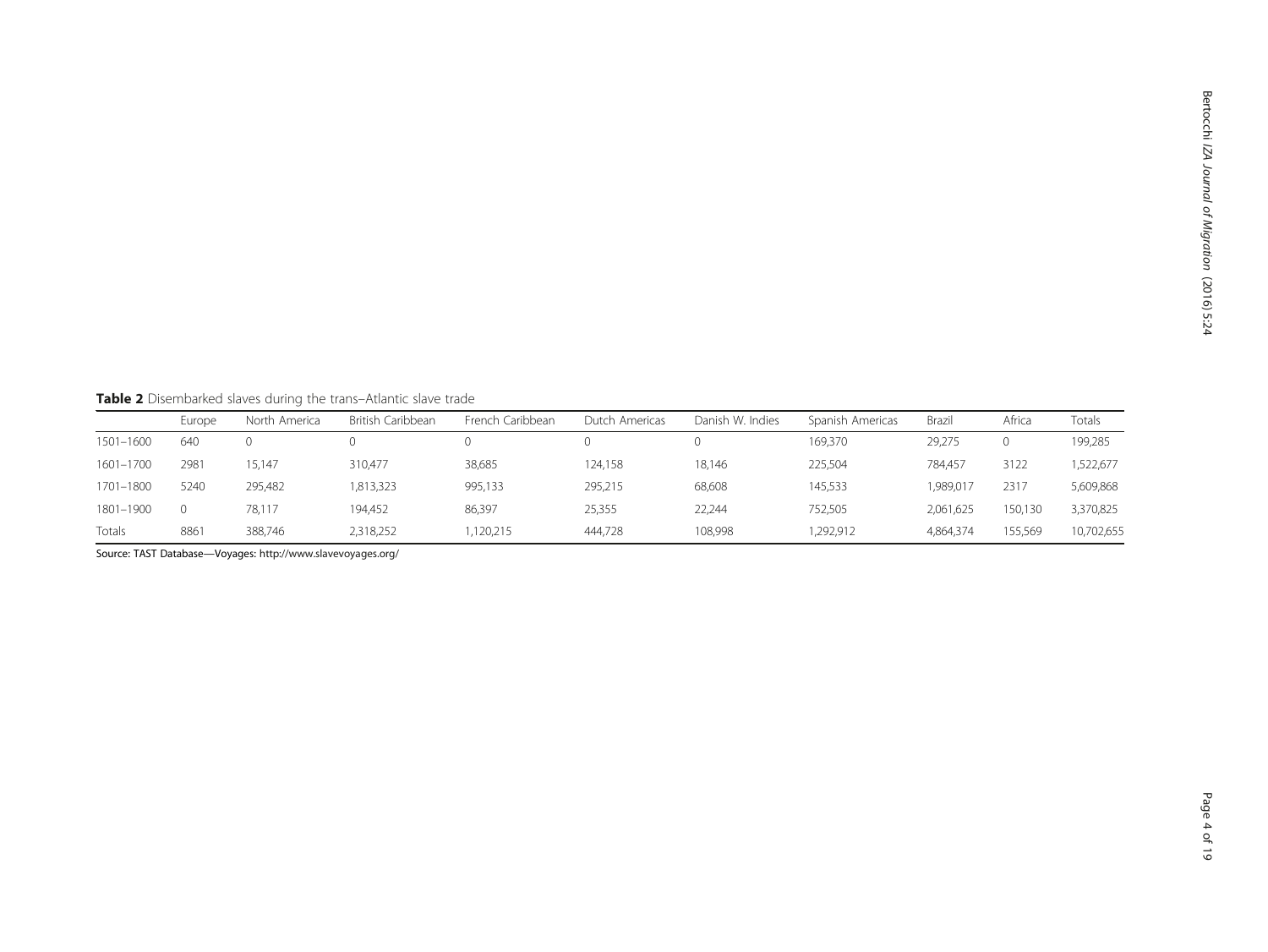the presentation, I first look at the impact on local economic development and institutions. The second sub-section turns to the influence on demographics, family structure, and gender roles.

### 3.1 The impact on economic development and institutions

A first wave of research on the influence of history on African economic and institutional development has focused on the colonial period (e.g., Acemoglu et al. [2001](#page-16-0), Bertocchi and Canova [2002](#page-16-0), and Bertocchi [2011\)](#page-16-0). The long-term implications of precolonial institutions in Africa have been discussed among others by Manning ([1990](#page-17-0)), Herbst [\(2000](#page-17-0)), Bockstette et al. [\(2002\)](#page-16-0), Gennaioli and Rainer [\(2007\)](#page-17-0), and Michalopoulos and Papaioannou ([2013](#page-17-0)).

A new research line initiated by Nunn ([2008a\)](#page-17-0) has instead concentrated on the slave trade period. Nunn ([2008a\)](#page-17-0) presents a systematic empirical analysis of the effects of the slave trades on current economic performance. His first contribution is a database reporting estimates of the number of slaves exported from each contemporary African country in each century from 1400 to 1900. The estimates, which are based on shipping records including the TAST Database (Eltis et al. [1999](#page-16-0)) and a variety of historical sources, also report the ethnic identity of slaves. The second contribution is to show a robust negative relationship between the number of slaves exported from a country and per capita income in 2000, despite evidence that the slave trades were more intense in the most developed and most densely populated areas in Africa. Through two-stage least-square estimation (where the sailing distances from each country to the nearest locations of demand for slaves are employed as instruments), he can also establish that this relationship is causal. Moreover, he suggests that the channels behind the observed relationship have to be found in the fact that the slave trades impeded the formation of broader ethnic identities. By stopping the homogenization of ethnic differences, they lead to fractionalization and weak and fragmented political structures. The impact of the slave trade on ethnic stratification has also been studied by Whatley and Gillezeau ([2011](#page-18-0)), who establish the existence of a positive relationship between current ethnic fragmentation and slave exports from West Africa.

Following the lead of Nunn [\(2008a](#page-17-0)), several authors have further explored the longterm influence of the slave trades along a number of dimensions. Nunn and Wantchekon ([2011\)](#page-17-0) investigate the link between the slave trades and trust. Given the importance of trust for economic and institutional development, it may well be the case that it is through this channel that the slave trade still exerts its influence today. The hypothesis is that the slave trades may have generated a culture of mistrust, because of the way slaves were captured by other Africans through raids involving neighboring communities, thus breaking the social bonds upon which trust is built. The hypothesis is tested over the data by Nunn ([2008a](#page-17-0)) on the number of slaves by ethnic group and contemporaneous survey data by Afrobarometer providing measures of trust. They find a robust negative link between slave trades and trust, i.e., individuals whose ancestors were more exposed to the slave trade are today less trusting. Historic distance from the coast is employed as an instrument for the slave trades to perform two-stage least-square estimation indicating that this link is indeed causal. The authors investigate two potential channels of transmission, culture and institutions. The former runs through the diffusion of cultural norms,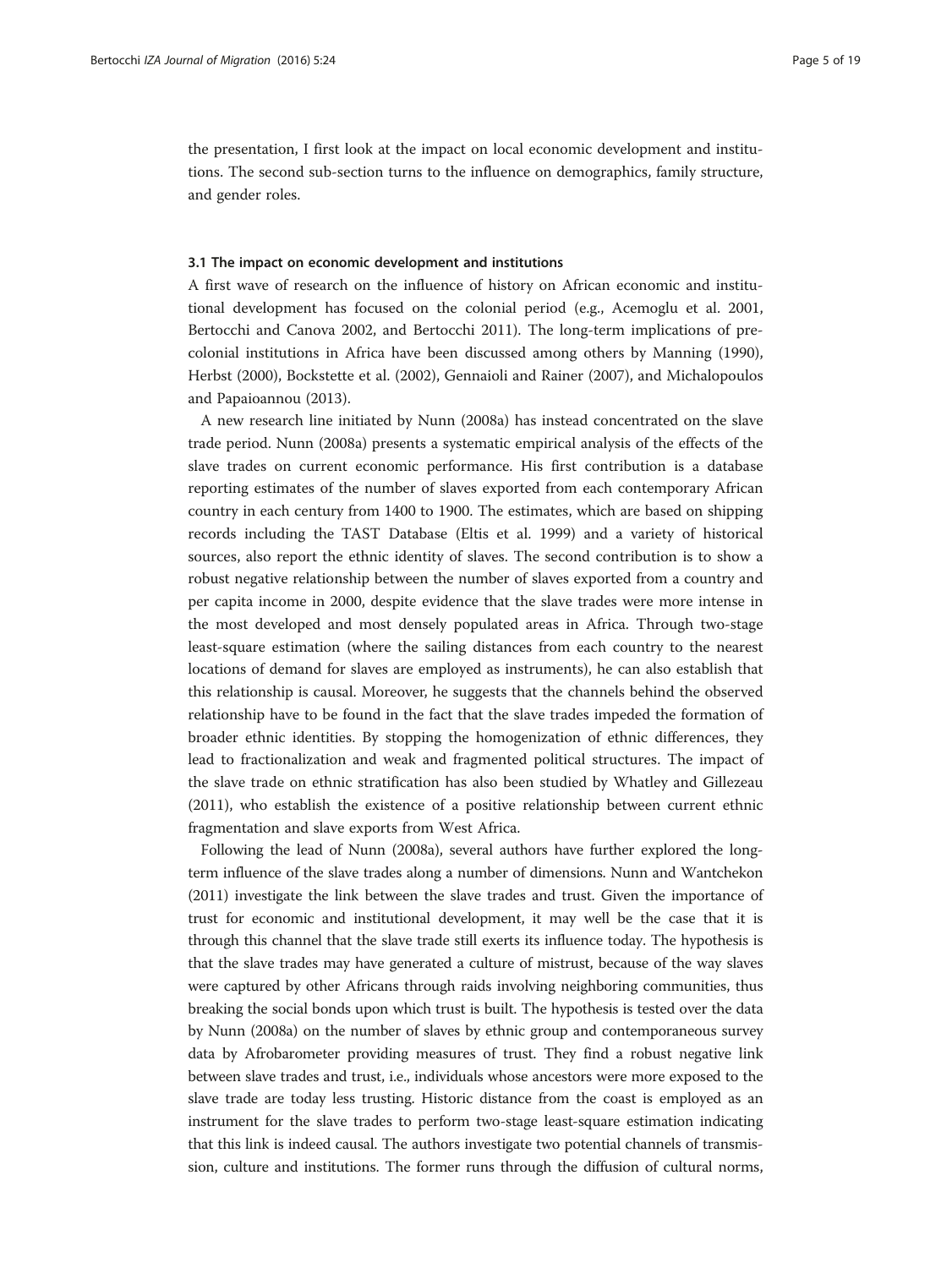beliefs, and values founded on distrust, the latter through the weakening of trustenforcing institutions. They conclude that both channels are at work but that the former is much stronger than the second.

Again using the data by Nunn ([2008a\)](#page-17-0) and Nunn and Wantchekon [\(2011\)](#page-17-0) combined with the Afrobarometer surveys, in Bertocchi et al. ([2015](#page-16-0)) my coauthors and I examine the relationship between trust and attitudes toward citizenship acquisition. We find that individuals who are more trusting show more positive attitudes toward the acquisition of citizenship by migrants, both at birth and by naturalization (see Bertocchi and Strozzi [2010, 2008](#page-16-0) on the link between citizenship laws and migration). These findings are consistent with the hypothesis that the slave trade generated a culture of mistrust that increased the incentive to distinguish insiders from outsiders, with implications for the shaping of immigration policies in contemporary Africa.

The implications of the slave trade can also be shaped by its interaction with geography and the climate. Nunn and Puga [\(2012\)](#page-17-0) look at the interaction between ruggedness and the effects of the slave trades on current development. Ruggedness can represent a protection from slave raids despite its simultaneous negative effect on trade and economic activity. They find that a beneficial effect of rugged terrain is only present in the African continent and can therefore be explained by the history of slavery. More broadly, these results suggest that geography can affect development through its interaction with past historical events. Fenske and Kala ([2015](#page-17-0)) examine the interaction between the slave trade and climate. They compile a yearly panel of temperatures and slave exports and find that the latter declined in warmer years, which can be explained by the positive association between temperature and mortality and the negative association between temperature and agricultural productivity. In turn cold weather—which reduced participation in the slave trade—predicts higher economic activity in contemporary Africa.

Turning to the impact of the slave trade on political institutions, Whatley [\(2012a](#page-18-0)) focuses on political authority in West Africa using data from the Ethnographic Atlas (Murdock [1967](#page-17-0)) and finds that, in the pre-colonial era, the trans-Atlantic slave trade increased absolutism and reduced democracy and liberalism. This negative influence on West-African political institutions persisted past the colonial era. In particular, he shows that British colonies that exported more slaves were subject to a larger degree to indirect rule. In turn, under indirect rule the colonial administration relied more heavily on local absolutisms as a means of control. Absolutist political customs developed into the rule of law, persisted to post-colonial days, and can still explain state failure in the African continent (see Bertocchi and Guerzoni [2011](#page-16-0), [2012](#page-16-0) on the determinants and consequences of state fragility in contemporary Africa).

While the consequences of the slave trade are received increasing attention within the economics literature, still scarce attention has been paid to the determinants of the slave trade itself. One exception is Whatley ([2012b](#page-18-0)), who looks at the causes of the expansion in the trans-Atlantic slave trade during the eighteenth century. While the trans-Atlantic slave trade lasted over 400 years, a rapid, five-fold growth episode in fact occurred in the eighteenth century. He combines data from the TA Database and the Anglo-African Trade Statistics (Johnson et al. [1990](#page-17-0)) to build a time series of annual observations on the British slave trade that spans the period 1699–1807, i.e., until the abolition of the slave trade by Britain. For the first part of the century, he finds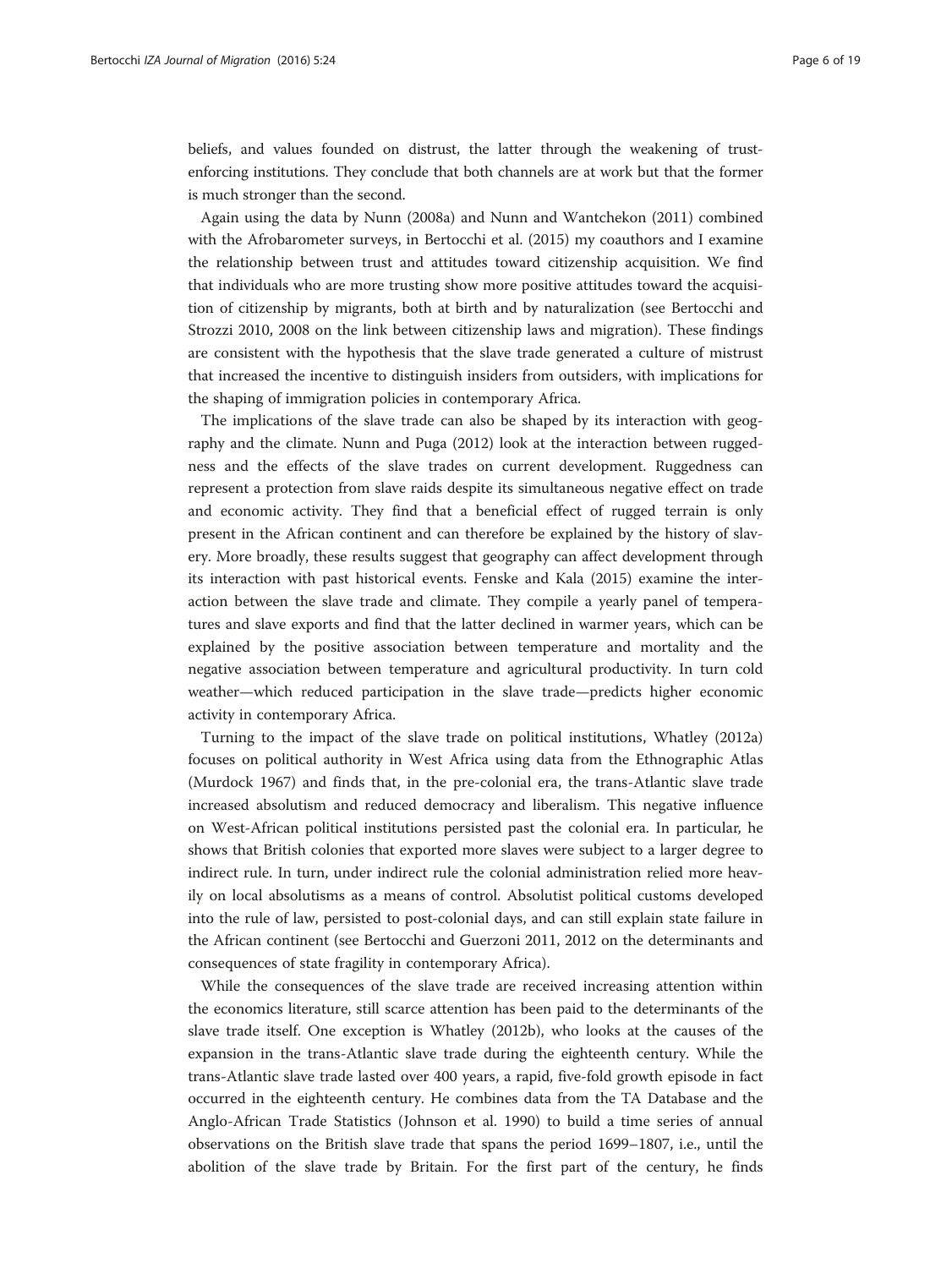evidence of a gun-slave cycle, suggesting that African people were enslaved by other Africans and traded in exchange of firearms, which in turn sustained internal wars. These findings confirm the British abolitionists' claim that the slave trades caused African conflict rather than the opposite.

A paper by Fenske and Kala [\(2014](#page-17-0)) focuses instead on the consequences of British abolition. The authors argue that abolition increased the incidence of conflict in the areas within Africa affected by the slave trade. Using geo-coded data on conflicts, they show a discontinuous increase after 1807, which occurred both in West Africa, where the slave trade declined, and West-Central and South-East Africa, where the trade increased as a result. They interpret these findings as follows. In West Africa, the decline of the slave trade challenged pre-existing political authorities who defended their interests through violence. In the other regions, enslavement intensified and was often achieved through violent means. The persistent effect of abolition translates in harsher conflict today in the regions where slave exports increased after 1807.

#### 3.2 The impact on demographics, family structure, and gender roles

Even though to separate the existing contributions on the slave trade in Africa according to the chosen two sub-sections is somewhat arbitrary, it makes it easier to identify and describe a parallel line of research that starts with Fage ([1980](#page-17-0)), Thornton ([1980](#page-18-0)), and Manning ([1981](#page-17-0)), who highlight the implications of the slave trade for population growth in Africa (see also Manning [2010](#page-17-0) and Frankema and Jerven [2014](#page-17-0), for more recent projections). As a result of the enslavement and shipping of captives, among whom men often outnumbered women, population declined and the gender balance was distorted. As a result in 1850, Africa had a population of about 50 million, while the level it would have reached in the absence of the slave trades was estimated to be 100 million: thus, the continent lost to the slave trades half of its population. The unbalanced sex ratio provoked a further reduction of population growth, with implications for family structure and male-female relations. Polygyny spread, while matrilinearity weakened. Classic references on the African family structure, from an anthropological and historical perspective, include Boserup [\(1970\)](#page-16-0), Goody ([1973](#page-17-0)), and Todd ([1984](#page-18-0)), who describe the conditions that, long before the slave trades, determined the diffusion of polygyny in Africa, due to agricultural conditions which made female labor valuable. The diffusion of polygyny in Africa was reinforced by the slave trade, because of male scarcity and the simultaneous need to sustain reproduction rates.

The connection between the slave trade and contemporaneous polygyny is investigated by several related studies. Dalton and Leung ([2014](#page-16-0)) combine the historical data on the slave trades from Nunn ([2008a](#page-17-0)) and Nunn and Wantchekon ([2011](#page-17-0)) with contemporaneous polygyny data from the female Demographic and Health Surveys (DHS). They show that the higher polygyny rates in Western Africa, if compared to Eastern Africa, can be explained by the slave trades, since the preference for male slaves was a distinctive feature of the trans-Atlantic trade out of Western Africa, while the opposite occurred for the Indian Ocean and Red Sea trades out of Eastern Africa. These results are robust to controls for age, religion, urban location, education, and wealth, as well as to instrumental variables estimation. Edlund and Ku ([2011\)](#page-16-0) stress that polygyny in sub-Saharan Africa is characterized by late but universal marriage for men (general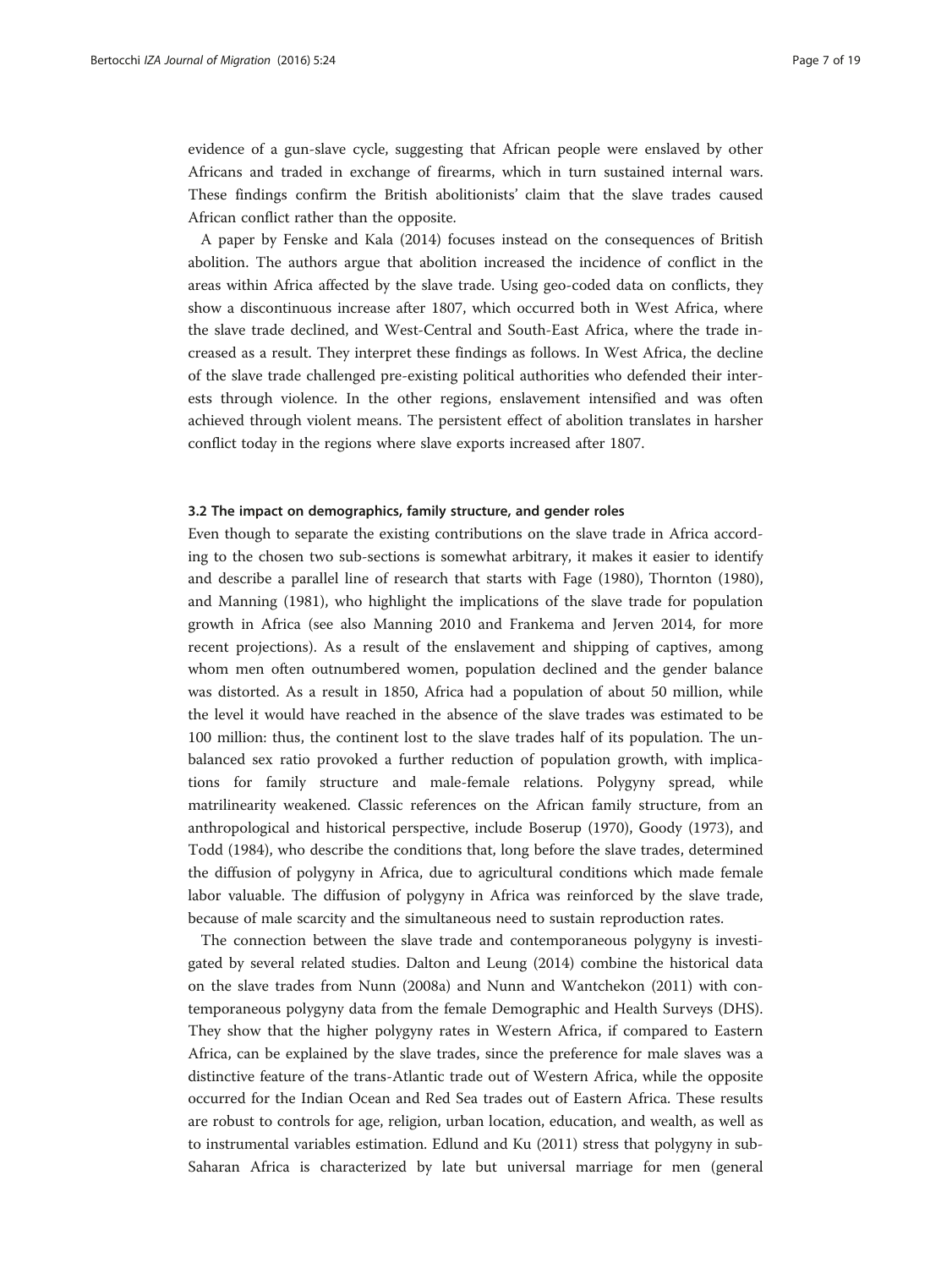polygyny), which differs from the case where only high-quality men obtain more wives thus leaving lower-quality men unmarried. While the latter form of polygyny tends to be driven by inequality, they confirm that general polygyny is linked to the slave trade. Their measure of polygyny is based on United Nations data on the number of married women over the number of married men (for 15 to 49 years old). Within a broad analysis of the determinants of African polygyny, Fenske [\(2013\)](#page-17-0) uses the DHS householdlevel codification and confirms the existence of a link with the slave trades, albeit with the warning that the latter can only predict polygamy across broad regions, i.e., West Africa against the rest of the continent.

In Bertocchi and Dimico ([2015\)](#page-16-0), my coauthor and I build on the relationship between the trans-Atlantic slave trade (from the Nunn and Wantchekon [2011](#page-17-0) dataset) and contemporaneous polygyny, which is confirmed across the household, male, and female DHS samples. In particular, we employ a proxy for the intensity of the slave trades represented by the implied, negative demographic shock, since data on population growth present the advantage of being available at a finer, district level.

Using the dataset compiled for Bertocchi and Dimico ([2015](#page-16-0)), based on the household sample, in Table 3, I run a simple bivariate regression where polygyny enters as the dependent variable while the trans-Atlantic slave trade enters as the regressor. The highly significant and positive coefficient illustrates the strong link between the two variables.

In Bertocchi and Dimico ([2015\)](#page-16-0), we further extend the analysis of the influence of the slave trade by looking at sexual behavior and HIV infection. What is peculiar about sub-Saharan Africa is that HIV incidence is much more common among women, particularly younger ones. Violence against women, poor health services, lack of education, and unsafe sexual behavior are commonly suggested in order to explain these facts. The paper starts by showing that, throughout sub-Saharan Africa, the slave trades are associated with a negative demographic shock. Next it shows that polygyny is strongly associated with higher HIV infection rates. To establish the causal nexus running from polygyny to HIV infection, the demographic shock following the slave trade is used as an instrument for polygyny. The paper also investigates the underlying transmission channel, by arguing that polygyny is associated with unsatisfying marital relationships, particularly for the women involved. As a consequence, women tend to be more prone to extramarital partnerships. Since promiscuous sexual habits represent one of the main channels of transmission of HIV, there should then be an association between the prevalence of polygyny and the risk of infection. This effect is reinforced by co-wives cohabitation, since the presence of several women

| Estimation method: OLS                      | Dependent variable: polygyny |
|---------------------------------------------|------------------------------|
| Trans-Atlantic slave trade (log $(1 + x)$ ) | $0.0233***$                  |
|                                             | (0.0059)                     |
| Observations                                | 195,758                      |
| <b>RMSE</b>                                 | 0.400                        |
| Sample                                      | Households                   |
|                                             |                              |

Table 3 The slave trade and polygyny in Africa

Robust t statistics in parentheses. The source of the dataset is Bertocchi and Dimico [\(2015\)](#page-16-0) \*\*\* $p < 0.01$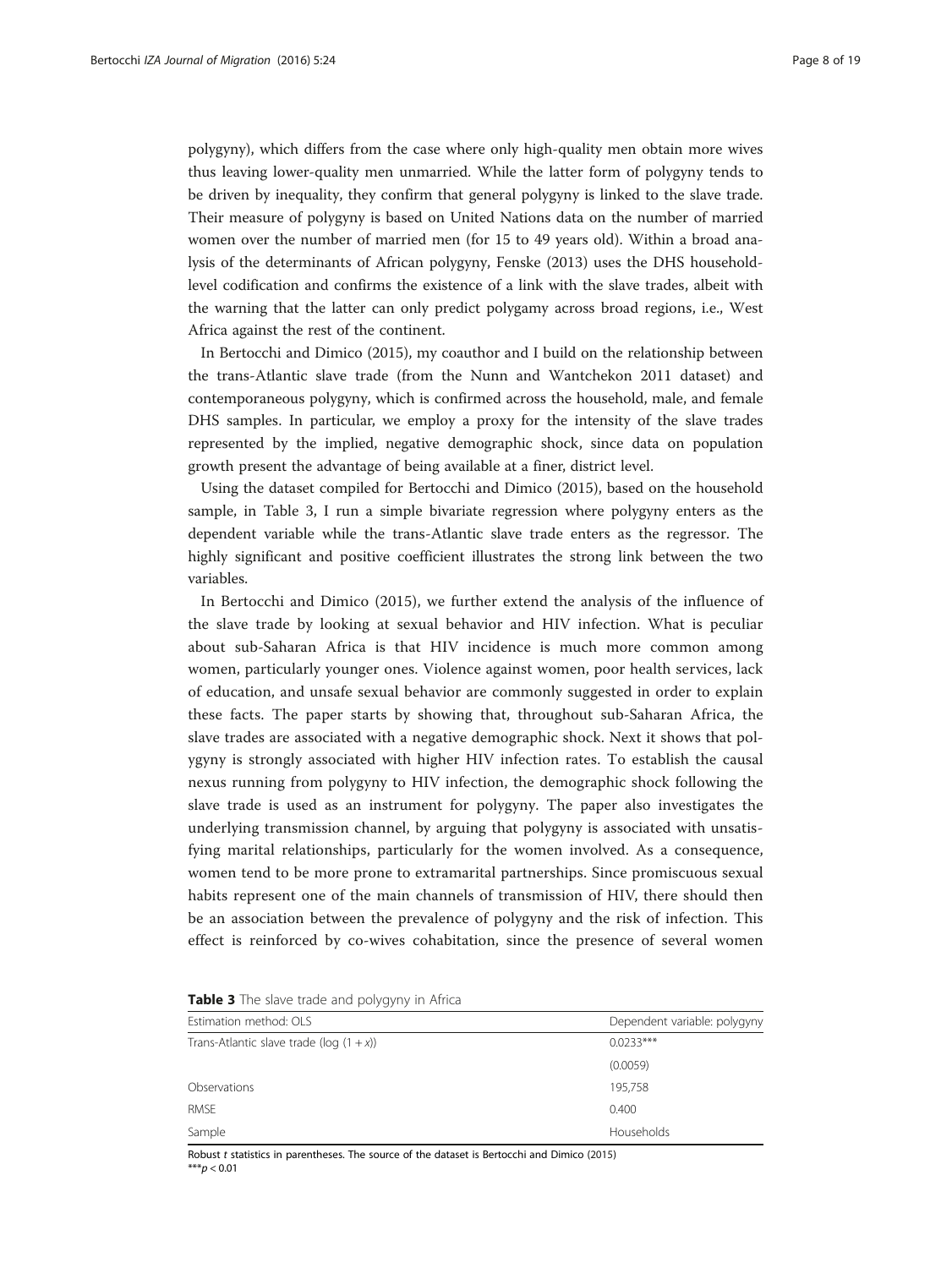<span id="page-8-0"></span>sharing the same roof with a single husband exerts a multiplying influence on exposure. The above hypothesis is tested using DHS indicators of sexual behavior. Sexual activity, measured as the likelihood that an individual had sexual activity within the last 4 weeks, is confirmed as being positively associated with infection rates. Female infidelity, measured with the number of extramarital partners within the last 12 months, is also strongly connected with HIV. To establish causality, the paper again relies on the link between the demographic shock that followed the slave trade and sexual behavior, thus uncovering a sort of primordial risk factor for HIV which finds its roots in the slave trade epoch.

Again using DHS data, another related contribution by Teso ([2014](#page-17-0)) turns the attention on the influence of the trans-Atlantic slave trade on gender roles. He argues that the unbalanced sex ratios determined by the enslavement of men pushed women into the labor force and changed their role in the labor market by altering the division of labor in society. He uses the data from Nunn and Wantchekon ([2011](#page-17-0)) on the number of slaves by ethnicity and matches them with DHS data on employment status, women's participation in household decisions, and attitudes toward domestic violence, as well as with Afrobarometer data on opinions about women in politics. He shows that ethnic groups that were more severely affected by the trans-Atlantic slave trade are today more likely to exhibit higher female labor force participation and more equal gender-role attitudes.

#### 4 The consequences of the slave trade outside Africa

This section is devoted to the influence of African slavery outside of Africa, with a focus on the trans-Atlantic experience and thus on New World economies. The impact of the influx of slaves from Africa on the countries in the Americas has been emphasized in seminal work by Engerman and Sokoloff [\(1997](#page-17-0)), who argue that differences in factor endowments implied differences in the reliance on slave labor, with dramatic consequences for the degree of inequality. Extreme historical inequalities—in wealth, human capital, and political power—then exerted a permanent influence on economic development, since they favored the endogenous formation of institutional structures that, rather than promoting growth, maintained the privileges of the elites against the interests of the masses. Nunn ([2008b](#page-17-0)) tests the Engerman-Sokoloff hypothesis in two settings: across 29 former New World countries and across US counties and states. In both settings, he finds a negative impact of past slavery on current development (even though this impact is not driven by plantation slavery). He also investigates whether inequality is the channel through which slavery adversely affects current performances, but he finds no support for this mechanism. Over a world-wide sample of 46 countries including also North-African and Southern-European recipients of African slaves, Soares et al. ([2012\)](#page-17-0) find a significant correlation between past slavery and current levels of inequality. The economics of labor coercion from the perspective of productive efficiency is modeled by Lagerlöf ([2009\)](#page-17-0) and Acemoglu and Wolitzky [\(2011](#page-16-0)). Apart from the exceptions just mentioned, most of the research on the long-term effects of African slavery has focused on individual countries. In the first sub-section below, I report evidence on Latin America and the Caribbean, while the subsequent sub-section covers the USA.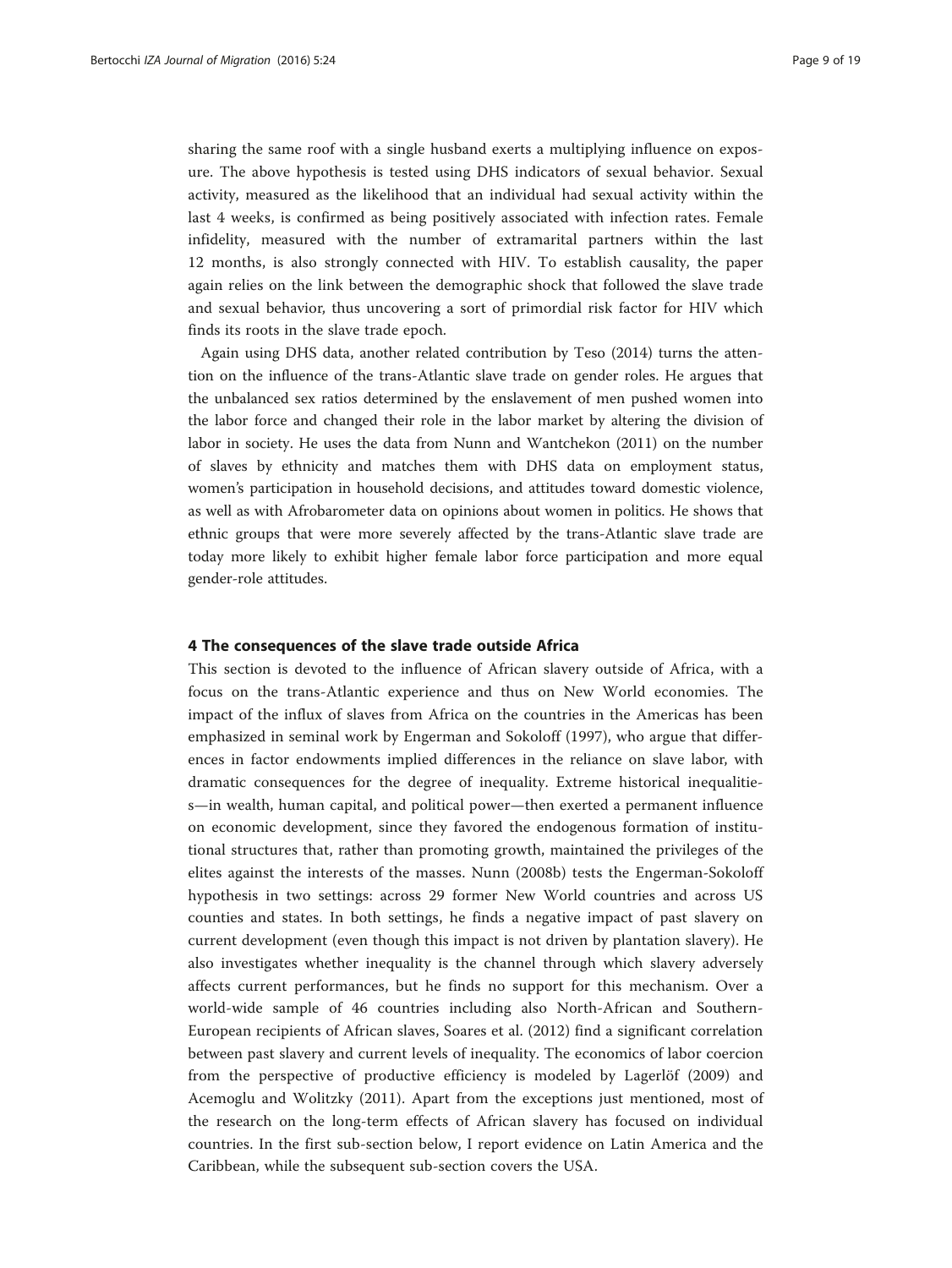#### 4.1 Latin America and the Caribbean

The Eastern coast of Latin America and the Caribbean by far received the largest share of African slaves, albeit with marked cross-country heterogeneities. As shown in Table [2](#page-3-0), the highest number of slaves was transported to Brazil and the Caribbean (particularly Haiti and Jamaica), while other countries, such as Bolivia, hardly received any. Since this area is currently characterized by deep inequalities, past slavery is a candidate explanation that deserves close attention.

Drawing on Bertocchi ([2015](#page-16-0)), I will start with Brazil, which was the destination of almost half of the African slaves shipped across the Atlantic, ten times the number of those sent to today's USA. Brazil was also the last country in the Americas to abolish slavery in 1888. On the other hand, for centuries Brazil witnessed the coexistence of free and enslaved blacks: at the end of the eighteenth century, 25 % of the blacks were already free. At the same time, the local elites encouraged the formation of a sort of class division among blacks, used as a means to divide and control a huge and thus potentially dangerous black population, which represented 50 % of the total in 1822. However, because of high mortality and low fertility, the slave population declined very quickly after the end of the trades in the central years of the nineteenth century, while at the same time the flow of European immigrants was fast growing. As a result, by the time slavery was abolished in 1888, slaves were only 5 % of the Brazilian population. Together with the custom of inter-racial marriage, these demographic dynamics can explain why in this country slavery never produced the forms of segregation observed, for instance, in the USA. The empirical evidence on Brazil brings mixed results. Within a county-level analysis of the state of São Paulo, the largest in the country, Summerhill ([2010](#page-17-0)) finds that the intensity of slavery has a negligible effect on income in 2000. Moreover, a measure of agricultural inequality for 1905 exerts no negative influence on long-term development. He therefore concludes that neither slavery nor historical inequality have a discernable economic effect in the long run. However, a negative influence of past slavery emerges in other studies that concentrate on human capital formation. Across Brazilian federal units, Wegenast ([2010](#page-18-0)) uncovers a negative correlation between past land inequality, which was strongly correlated with the presence of crops suitable for the use of slave labor and thus with slavery, and quantitative and qualitative measures of contemporary education, such as secondary school attendance in 2000 and school quality in 2005. In the latifundia system based on slave labor, landlords historically had no incentive to develop mass educational institutions, and this attitude persisted even after abolition in 1888, with consequences still visible today. Similarly, Musacchio et al. [\(2014\)](#page-17-0) show that over the 1889–1930 period Brazilian states with a lower intensity of slavery were able to exploit positive trade shocks and invest the resulting export tax revenues in elementary education expenditures. The opposite occurs in states with more slaves. The effects persist on the contemporary distribution of human capital.

For the case of Colombia, Acemoglu et al. [\(2012\)](#page-16-0) investigate the impact of slavery on long-run development by exploiting the variation in the presence of gold mines in different municipalities, since gold mining was strongly associated with demand for slave labor. The empirical findings show that the historical presence of slavery is associated with higher poverty, land inequality, and black population shares, and with lower school enrollment and vaccination coverage. For Puerto Rico, Bobonis and Morrow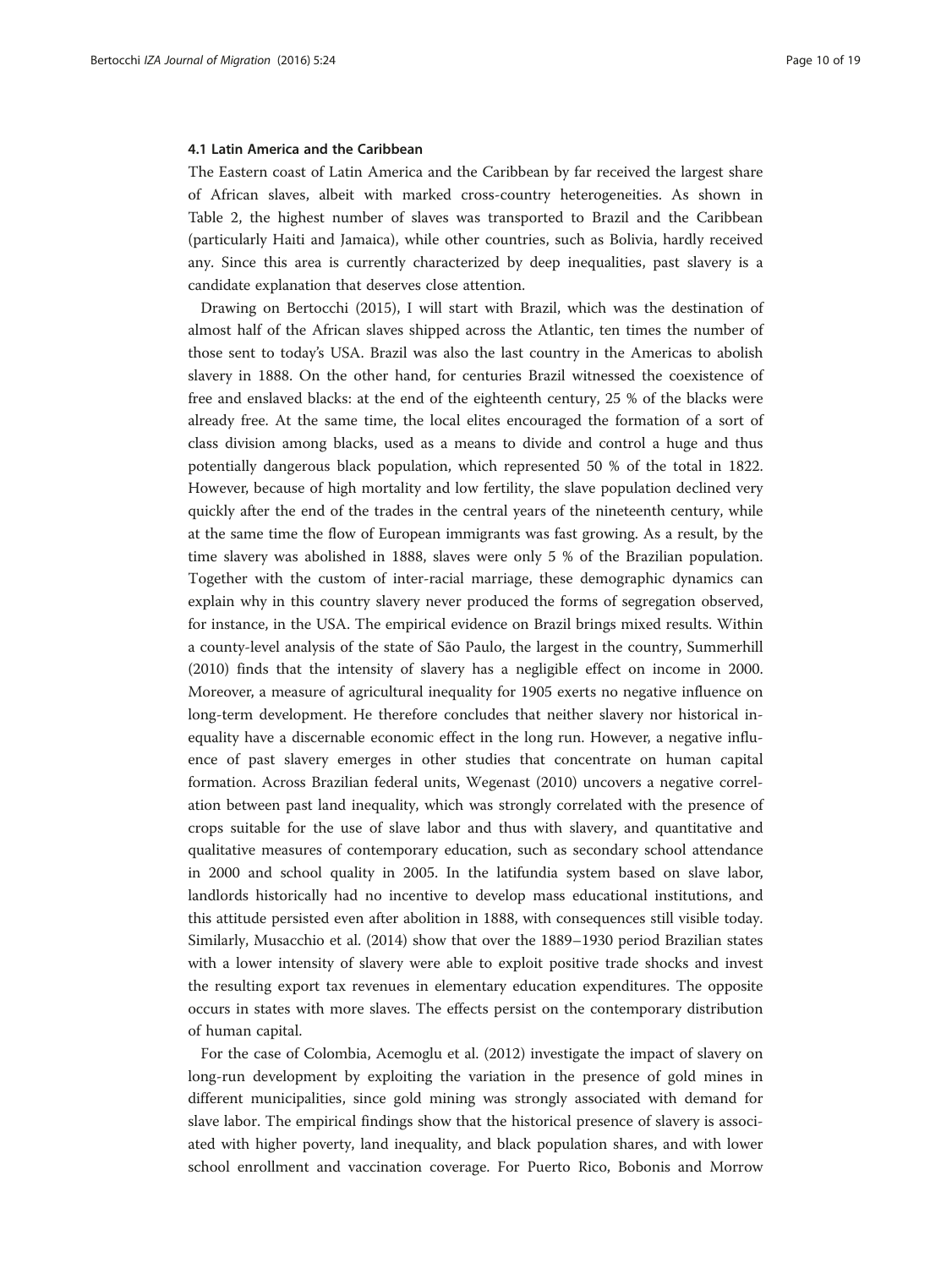([2014](#page-16-0)) report evidence on the impact of the libreta system, a local form of labor coercion introduced in 1849 after an agreement between Spain and Britain to enforce the abolition of the slave trade. The libreta de facto replaced slavery and remained in place until 1874. By exploiting variation in the suitability of coffee cultivation and changes in world coffee prices, they estimate how the response of schooling to coffee price changes across municipalities. They find that coercion depresses the effective wages of unskilled labor, inducing more schooling than in the case without coercion. In other words, the abolition of forced labor reduced the incentive to accumulate human capital, consistently with the fact that abolition increased the relative wages of unskilled laborers. Incidentally, parallel evidence of the effect of the enslavement of the American indigenous population is provided by Dell [\(2010](#page-16-0)), who examines a region within modern-day Peru that experienced another form of labor coercion, the mining mita. The effects of the mita are detrimental for current household consumption and children's growth, while its influence on education has faded over time.

In summary, the available evidence points to heterogeneous effects of slavery on long-term development. These mixed results may be due to the confounding influence of other interacting factors common to the South-Central America experience, such as the generally slow expansion of mass education, irrespectively of race (see Mariscal and Sokoloff [2000\)](#page-17-0) and a culture of assimilation favoring integration and racial mixing.

#### 4.2 The USA

Slavery was introduced in the territories that today represent the USA in the sixteenth century, much later than in Spanish South America and Brazil. The scope was to replace European and African indentured servants as the main source of plantation labor, at the time mostly employed for the cultivation of rice and tobacco. Between 1675 and 1695, the import expanded rapidly. By the 1720s, Virginia and Maryland had been transformed into slave societies. Overall, the inflow to the USA, throughout the next centuries, amounted to an estimated 645,000 slaves, brought in mostly from Africa. The slaves were initially disembarked along the Atlantic coast and forcibly settled in the coastal Southern colonies. Even though the USA absorbed less than 4 % of the entire volume of the trans-Atlantic trade, the local reproduction rate was much higher than elsewhere so that the slave population, unlike in the rest of the Americas, expanded. By the 1730s, births to slave women outnumbered import, with an increase of the African population at an annual rate of 3 %. As a result, at the start of the American Revolution, the region was no longer an immigrant society. Later on, in the 1789–1860 period between the Revolution and the Civil War, most slaves were relocated in the inland regions where the plantation economy was quickly expanding following the booming international demand for cotton. This Second Middle Passage ended only with the Confederate defeat in the Civil War. Despite the fact that the Revolution broke the coincidence between blackness and slavery, between 1800 and 1860 the slave population increased from one to four million, so that by the 1860 census the USA had a slave population of about 13 % of the total, distributed within 15 slave states, mostly belonging to the South. The American Civil War led to the abolition of slavery in 1865. The Reconstruction period, running from 1865 to 1877, witnessed a transformation of Southern society and the enactment of legislation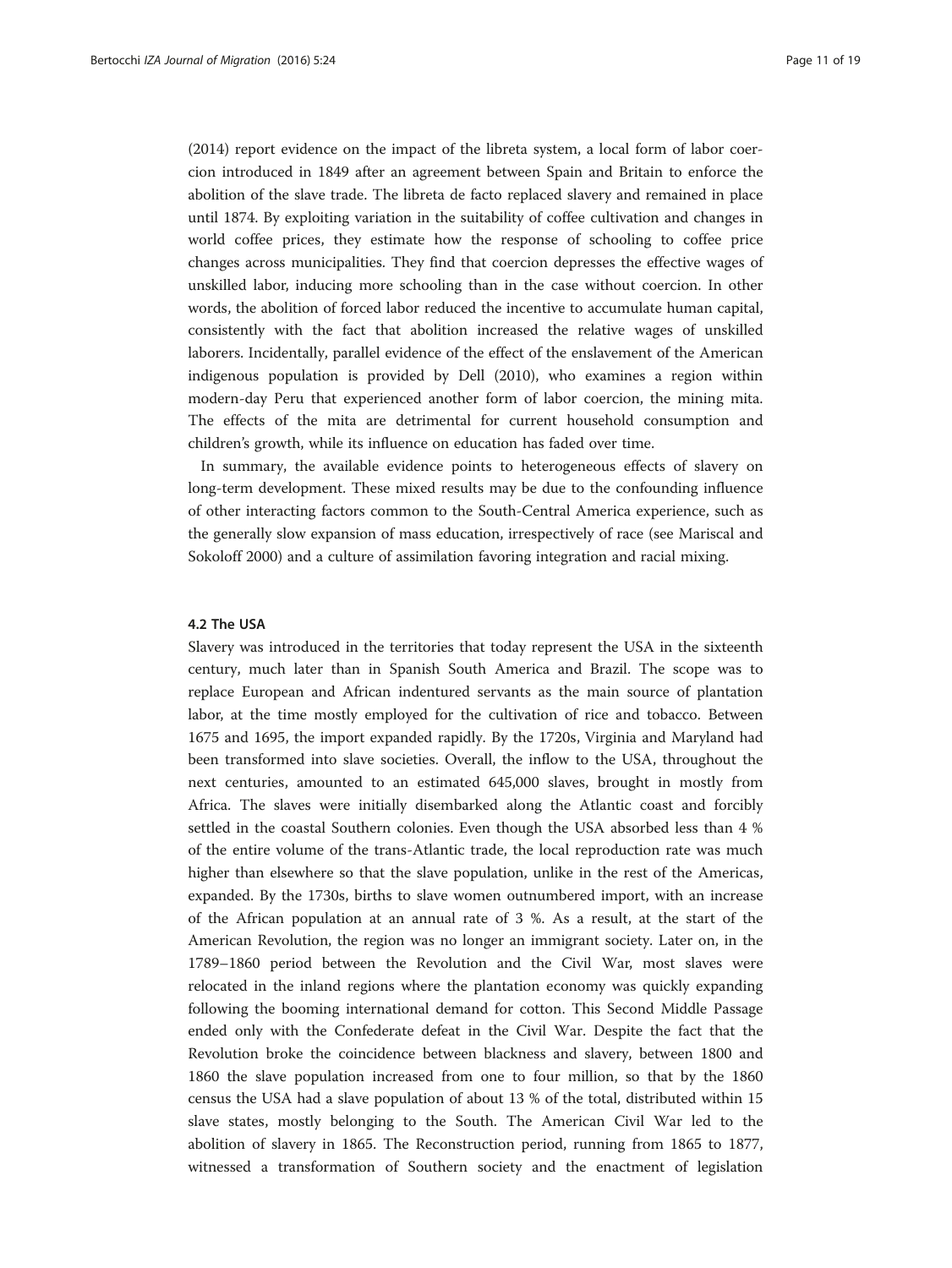favoring the rights of former slaves. However, soon afterwards the white elites were able to restore their control and to introduce restrictive Black Codes and disfranchisement provisions. The next massive movement of the African American population occurred between 1916 and 1930, with the so-called Great Migration from the rural South to the urban North, pulled by new job opportunities in the Northern cities and pushed by the crisis of the cotton economy. The latter was caused by the boll weevil beetle infestation and also by the social and political conditions of blacks in the South. Black emigration from the South slowed down after 1930 but picked up again after World War Two. It continued at differentiated speeds until the 1970s, reaching a total volume of six million, with a partial reversal after that.

Early contributions on the economic impact of slavery in the USA include the influential although controversial book by the economic historians Fogel and Engerman ([1974](#page-17-0)), where they argue that slavery in the antebellum South was an efficient production arrangement. Contrasting views were expressed among others by David and Stampp [\(1976\)](#page-16-0) and Ransom and Sutch ([2001](#page-17-0)). The more recent literature I focus on has investigated the long-term consequences of slavery on development. Across states over the 1880–1980 period, Mitchener and McLean [\(2003\)](#page-17-0) find a negative and persistent effect on productivity levels. Lagerlöf [\(2005\)](#page-17-0) explores the link between geography and slavery and also uncovers a negative relationship between slavery and current income. Both across states and counties, Nunn ([2008b](#page-17-0)) reports a negative effect of slavery on per capita income in 2000.

Using the dataset collected by Bertocchi and Dimico ([2010](#page-16-0)), in Table 4 I provide empirical evidence on the cross-county influence of slavery on the contemporaneous level of development in the USA. Slavery is measured as the share of slaves to the total population in 1860, while the dependent variable is per capita income in different years. After entering geographical controls meant to capture structural differences among different regions of the USA (i.e., dummies for counties within former slave states and for counties within North-Eastern and South-Atlantic states), the relationship is not significant for per capita income in 2000. Across previous decades, the relationship was still significant in 1970, but no longer so in 1980 and 1990. This suggests that the effect of slavery on income is not a robust one.

Turning to the link between slavery and current inequality, in Table [5](#page-12-0) I present results for different indicators, all measured in year 2000: income inequality and racial inequality (both computed as Gini indexes) and the fraction of the population below the poverty level. Using the same specification as in Table 4, i.e., controlling for structural differences across regions, for all dependent variables, slavery always retains

| Estimation method: OLS | Dependent variable: per capita income |           |           |             |  |  |  |
|------------------------|---------------------------------------|-----------|-----------|-------------|--|--|--|
|                        | 2000                                  | 1990      | 1980      | 1970        |  |  |  |
| Slaves/population 1860 | $-0.0249$                             | $-0.0335$ | $-0.0418$ | $-0.134***$ |  |  |  |
|                        | $(-0.79)$                             | $(-1.12)$ | $(-1.25)$ | $(-4.34)$   |  |  |  |
| Observations           | 1960                                  | 1960      | 1959      | 1959        |  |  |  |
| R-squared              | 0.21                                  | 0.27      | 0.26      | 0.39        |  |  |  |

Table 4 Slavery and income per capita, USA, 1970 to 2000

Robust t statistics in parentheses. Additional controls: population density in 1860, dummies for North East, South Atlantic, and slave states. The source of the dataset is Bertocchi and Dimico ([2010\)](#page-16-0)

 $***p < 0.01$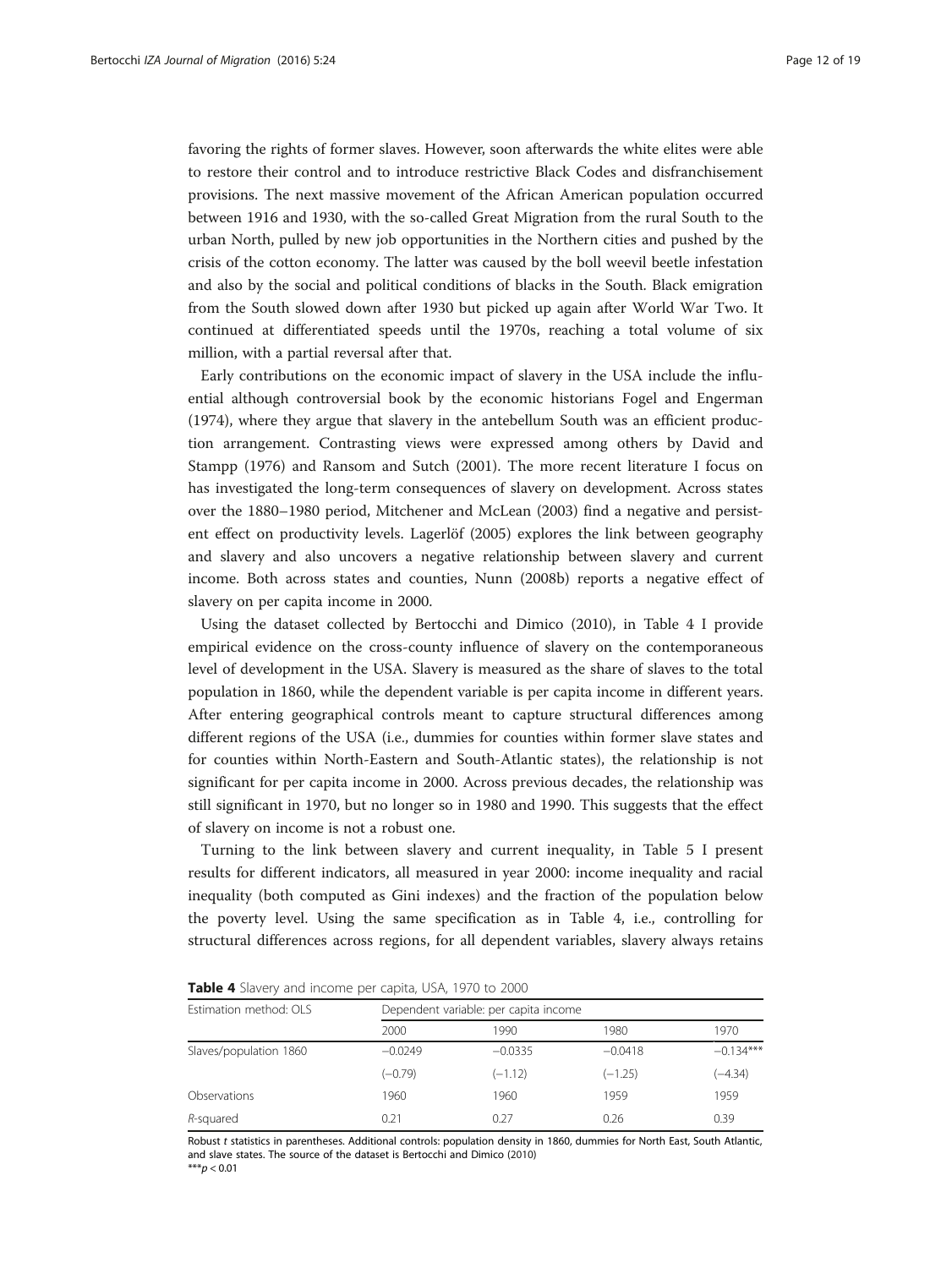| Estimation method: OLS | Dependent variables |                   |                          |  |  |  |
|------------------------|---------------------|-------------------|--------------------------|--|--|--|
|                        | Income inequality   | Racial inequality | Population below poverty |  |  |  |
| Slaves/population 1860 | $0.0374***$         | $0.178***$        | $0.0575***$              |  |  |  |
|                        | (7.42)              | (26.33)           | (6.40)                   |  |  |  |
| Observations           | 1984                | 1984              | 1984                     |  |  |  |
| R-squared              | 0.31                | 0.40              | 0.32                     |  |  |  |

<span id="page-12-0"></span>Table 5 Slavery and measures of inequality, USA, 2000

Robust t statistics in parentheses. Additional controls: population density in 1860, dummies for North East, South Atlantic, and slave states. The source of the dataset is Bertocchi and Dimico ([2010\)](#page-16-0)

 $***p < 0.01$ 

a positive and significant coefficient. Thus, there is robust evidence that the distribution of per capita income is more unequal today in counties associated in the past with a larger proportion of slaves in the population, and so is the racial dimension of inequality, while poverty is more widespread.

Furthermore, over a state-level panel dataset of educational attainment across races over the 1940–2000 period collected by Bertocchi and Dimico [\(2010\)](#page-16-0), in Table 6 I regress the educational racial gap, at the high-school and bachelor level, on the share of slaves in the population in 1860: the coefficient is significantly positive, which suggests that the impact of slavery may run through the evolution of the educational gap (Table 6). Indeed, after the Civil War and abolition, illiteracy was predominant among blacks and progress was very slow until the eve of World War Two.

The hypothesis according to which human capital formation may represent the channel through which the effect of slavery still lingers on in American society echoes of a large literature on race and human capital including Smith [\(1984\)](#page-17-0), Margo ([1990](#page-17-0)), Sacerdote [\(2005\)](#page-17-0), and Canaday and Tamura ([2009\)](#page-16-0). The same hypothesis is further developed and tested in Bertocchi and Dimico [\(2014\)](#page-16-0), where my coauthor and I employ a Theil decomposition to disentangle the two components of income inequality: inequality across races (racial inequality) and inequality within races (within inequality). The negative and significant influence of slavery is confirmed after controlling for factor endowments and running two-stage least-square regressions. An alternative hypothesis might attribute the effect of slavery on current inequality to racial discrimination. Indeed the bond between slavery and racism, which was non associated with slavery in the Old World and is much weaker in today's Latin America, is perceived as particularly strong in the USA. To test this additional hypothesis, we create a measure of racial discrimination based on returns to skills, estimate returns to education for blacks and whites, and compute the ratio of average returns for blacks to average

| Estimation method: pooled OLS | Dependent variables |              |  |  |
|-------------------------------|---------------------|--------------|--|--|
|                               | High-school gap     | Bachelor gap |  |  |
| Slaves/population 1860        | $4.404***$          | $4.105***$   |  |  |
|                               | (5.36)              | (3.56)       |  |  |
| Observations                  | 258                 | 258          |  |  |
| R-squared                     | 0.65                | 0.43         |  |  |

Table 6 Slavery and the racial educational gap, USA, 1940-2000

Robust t statistics in parentheses. Additional controls: population and dummies for slave states and time. The source of the dataset is Bertocchi and Dimico ([2010](#page-16-0))

 $***p < 0.01$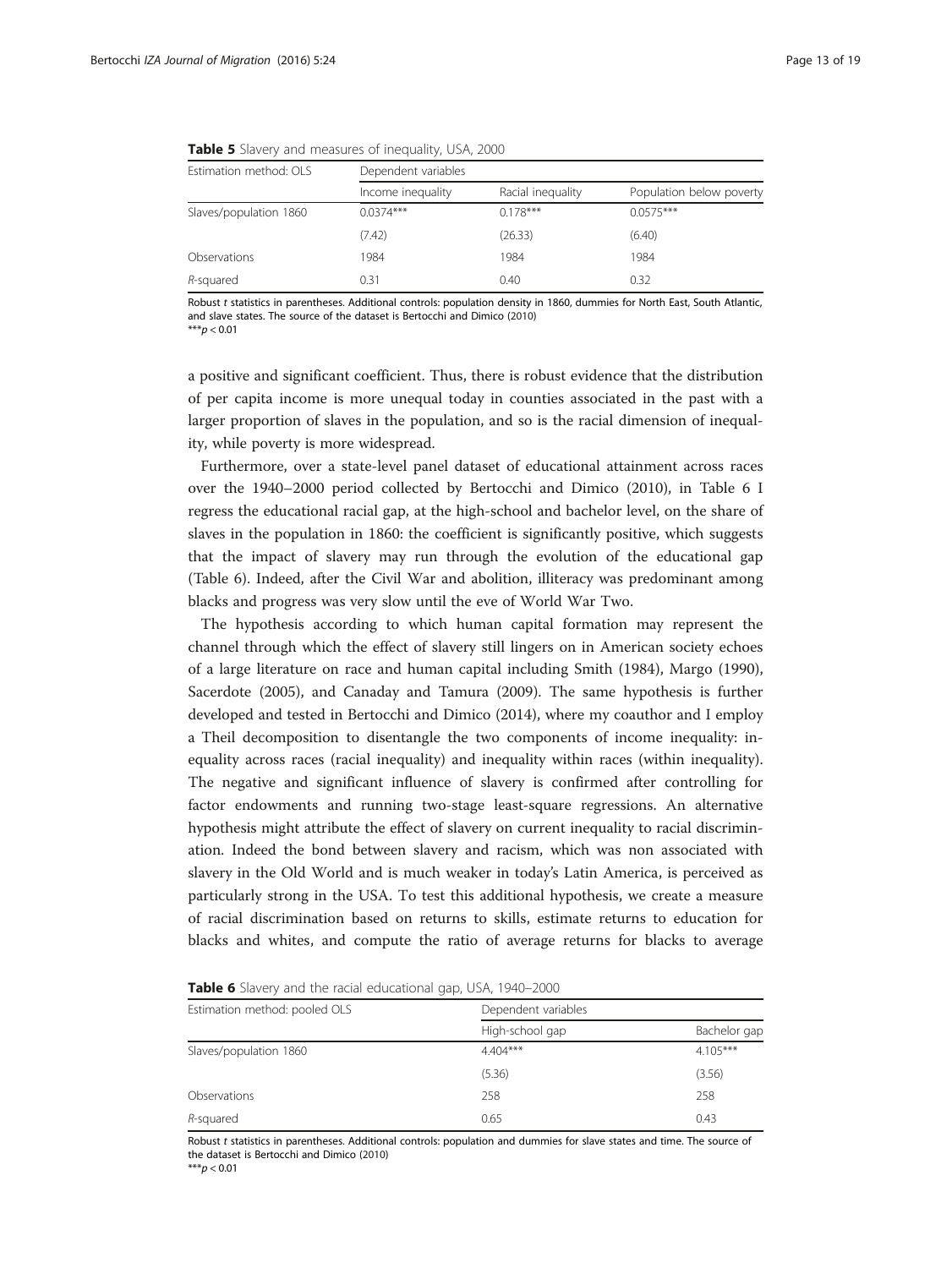returns for whites. The latter turns out to be well below 1, consistently with the presence of discrimination. Using this proxy, we do find that racial discrimination contributes to inequality, but to a much lesser degree if compared to the human capital transmission channel. This conclusion is consistent with Fryer ([2011](#page-17-0)), who argues that relative to the twentieth century the relevance of discrimination as an explanation for racial inequalities has declined, since racial differences are greatly reduced when one accounts for educational achievement. We conclude with suggestive evidence that the underlying links between past slavery and current inequality run through the political exclusion of former slaves and the resulting negative influence on the local provision of education for black children.

In a companion investigation also by Bertocchi and Dimico [\(2012a](#page-16-0)), my coauthor and I shed further light on the evolution of racial educational inequality across states from 1940 to 2000, extending the results illustrated in Table [6](#page-12-0). Despite a gradual reduction of the gap over this period, the evidence shows that the racial gap at the high-school and bachelor level is determined by the initial gap in 1940, which is in turn largely explained by past slavery. The correlation between the racial educational gap in 1940 and the share of slaves over population in 1860 is in fact 0.90 and 0.81, at the highschool and bachelor level, respectively. Two-stage least-square regressions where slavery is used as an instrument for the initial gap confirm this conclusion. The issue of the excludability of slavery is addressed by instrumenting it with the share of disembarked slaves from the trans-Atlantic slave trade, i.e., accounting for the link between the geographic slave distribution following the Middle Passage and the one prevailing after the Second Middle Passage. We also find that income growth over the same period is negatively correlated with the initial racial gap in education, which suggests that slavery also exerts an indirect effect on growth through the education channel.

In Bertocchi and Dimico [\(2012b\)](#page-16-0), my coauthor and I extend the analysis of the political implications of slavery using a unique dataset on voting registration by race assembled for the counties in the state of Mississippi in 1896, in the middle of the period that witnesses the restoration of the white elites' supremacy. We show that the disfranchisement measures introduced with the new 1890 state constitution (i.e., the requirement of a poll tax and a literacy test for voting registration) negatively affect the political participation of blacks. However, we also show that the decline starts even earlier, reflecting a process of institutionalization of de facto disfranchisement and thus supporting the fait accompli hypothesis advanced by Key ([1949](#page-17-0)). Black registration is shown to be more limited in the presence of a larger share of black population, which is in turn highly correlated with a larger share of slaves before abolition. This can be explained by the fact that a majority of black voters represents a more serious threat to white supremacy. The paper also shows that restrictions in black political participation affect educational policies in a persistent fashion, consistently with the previously mentioned contributions. Naidu ([2012](#page-17-0)) also contains an analysis of the consequences of the disfranchisement measures introduced in Southern states on political and educational outcomes. Acharya et al. [\(2016\)](#page-16-0) show that contemporary differences in political attitudes still reflect the intensity of slavery in 1860, with Southern whites more likely to support the Republican party and oppose affirmative action policies in counties more affected by slavery historically. They interpret these results as the long-term consequences of the conservative political attitudes that developed after the Civil War.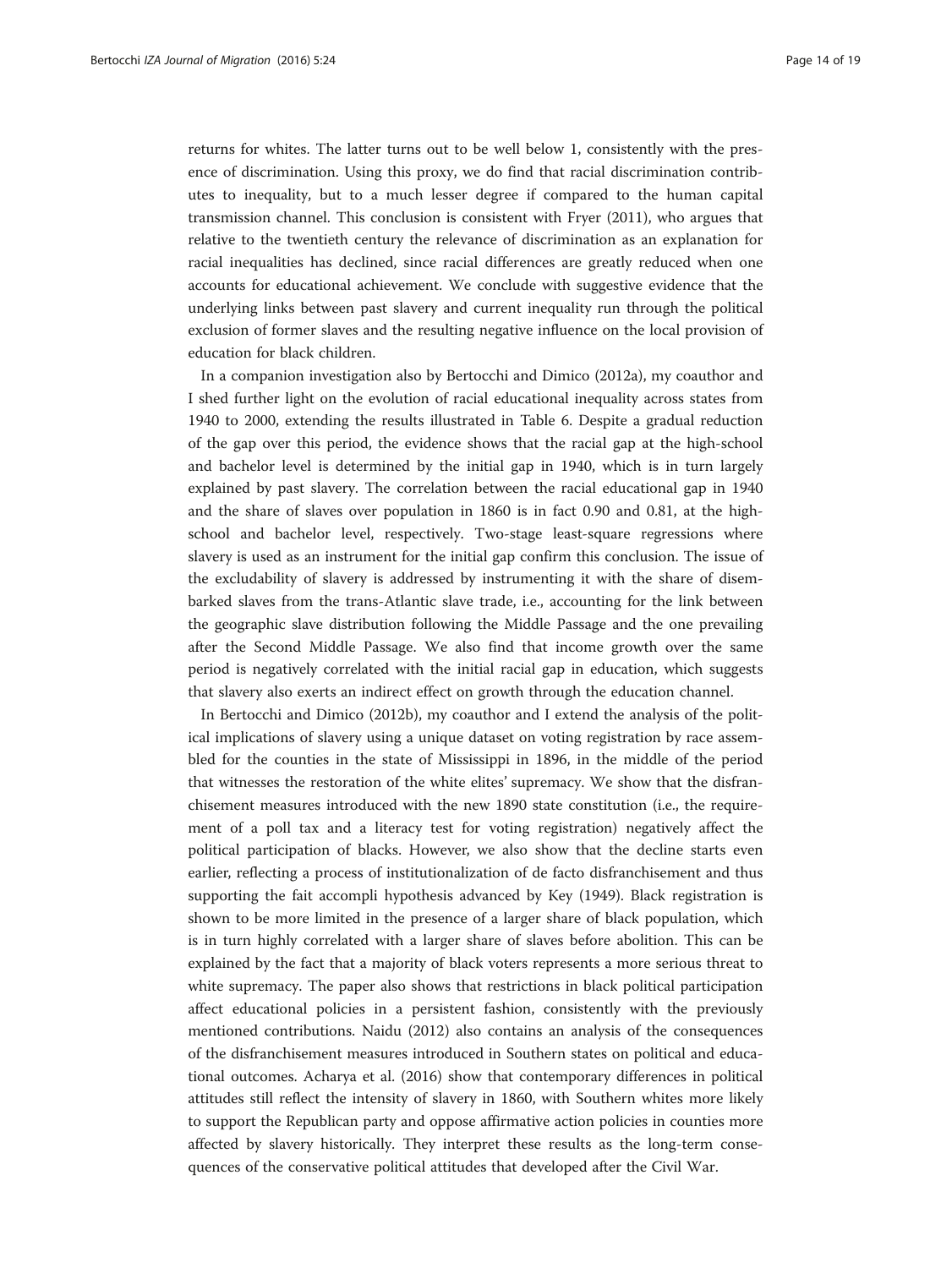Again with special attention to Mississippi data, Chay and Munshi ([2013](#page-16-0)) focus on the subsequent epoch which, between 1916 and 1930, witnessed the Great Migration of one million of former slaves from the South to the North of the USA. They find that blacks coming from counties characterized by labor-intensive plantation crops represented a disproportionate share of Northern migrants. They attribute this finding to the development of social network externalities that became instrumental in the mobilization process when large coalition of blacks moved together to Northern cities.

As for the case of Africa, the influence of slavery on gender roles and cultural norms has been investigated also for the case of the USA. Mohinyan ([1965](#page-17-0)) argues that the structure of the black family has been undermined by slavery, with broad consequences on crime and the social condition of blacks. Slavery has also been proposed as an explanation for the racial gap in female labor force participation. Boustan and Collins ([2014](#page-16-0)) show that for over a century, that is from 1870 until at least 1980, black women were more likely than white women to participate in the labor force and to hold jobs in agriculture or manufacturing. They also show that differences in observables cannot fully account for this racial gap, which confirms the intuition in Goldin [\(1977\)](#page-17-0). The latter suggests that female labor force participation reflects a "double legacy" of slavery. A direct effect may have come from the low levels of income and education for blacks, which pushed more black women into the labor market. Moreover, an indirect effect may have come from an intergenerational transmission channel: since black women were forced to work intensively under slavery, African Americans developed different cultural norms about women's work, with consequent long-term effects. Another cultural implication of slavery is examined by Gouda ([2013](#page-17-0)), who shows that the slave share in 1860 is correlated with contemporary violent crime, suggesting that the culture of violence that developed under slavery still exerts a lasting effect.

Beside education, human capital is also shaped by health conditions. The hypothesis that the racial gap in life expectancy may be linked to the slave trades has been advanced by Cutler et al. ([2005](#page-16-0)), who present evidence suggesting that racial differences in sensitivity to salt, a leading and largely hereditary cause of hypertension, may be due to selection during the Middle Passage. Because of intense water loss, the ability to retain salt and hence water substantially increased the chances of survival, which induced slave traders to select captives on the basis of the salt on their skin. Bhalotra and Venkataramani ([2012\)](#page-16-0) find that the impact on adult education and labor market outcomes of the reduction in pneumonia in infancy—thanks to the introduction of antibiotic therapies in the 1930s—decreases with the intensity of slavery in 1860. They interpret this result as a consequence of pre-Civil Rights barriers to realizing returns to human capital investment for blacks born in the South. The genetic resistance to malaria of African slaves has been suggested by Mann ([2011\)](#page-17-0) as the reason why slavery developed in the USA, and indeed Esposito [\(2013\)](#page-17-0) documents a correlation between malaria suitability and the diffusion of slavery as well as slave owners' preferences for slaves more likely to be immune.

To conclude, the evidence for the USA points to a robust influence of past slavery on inequality, while the influence on current income levels is somewhat weaker. The main channel of transmission is to be found in the unequal access to education and the accumulation of human capital for the descendants of slaves. The political mechanism behind the local provision of funding for schools determined an inferior level, both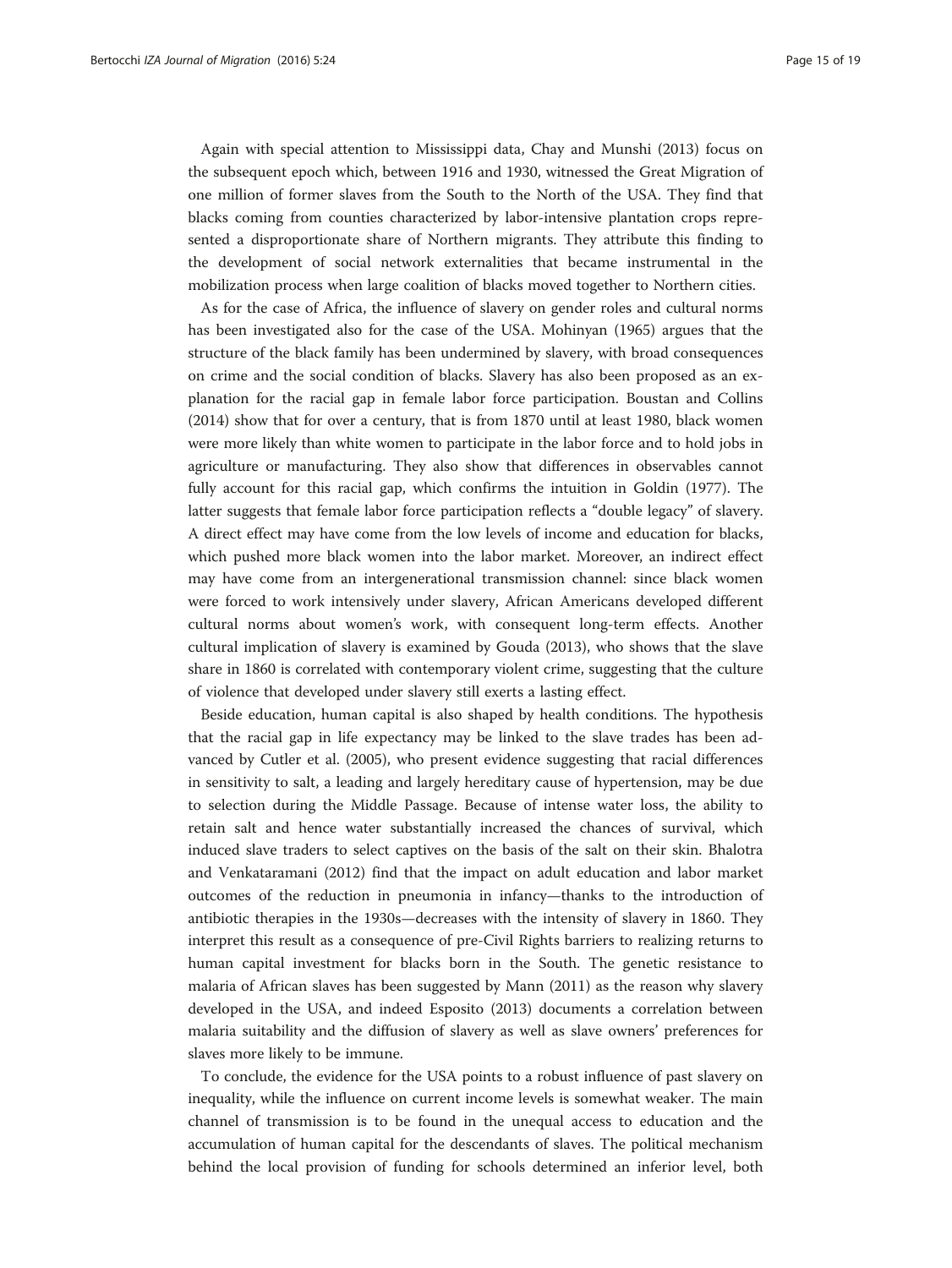<span id="page-15-0"></span>qualitatively and quantitatively, for the education inputs accessible for black children, with lingering consequences to the present day.

Despite the fact that the Civil Rights movement and legislation have removed the most visible vestiges of slavery half a century ago, the debate of the consequences of slavery in the USA is still open. Julian L. Simon influentially contributed to it by proposing a calculation of the black reparations bill, which he estimated to amount to about \$58 billion, i.e., about 7 % of annual GDP (Simon [1971\)](#page-17-0). The awareness that the lingering influence of the history of blacks in America runs through the human capital channel is witnessed by the declared goals of recent federal education programs, from Bush's No Child Left Behind to Obama's Race to the Top, which have aimed at the removal of the racial and ethnic educational gaps that persistently afflict the American society. At the same time, however, the fact that in the USA inequality displays a strong racial component has not been sufficiently emphasized in the recent debate on the long-term evolution of income and wealth inequality, propelled by the book by Piketty ([2014](#page-17-0)). Indeed in his analysis of inequality, Piketty ([2014](#page-17-0)) only very briefly mentions the racial gap in wealth, despite the fact that—as reported by The Economist ([2015](#page-18-0))—the median white family in 2013 owned net assets almost thirteen times larger than the median black family. Likewise, Putnam [\(2015\)](#page-17-0) stresses the widening divide in attitudes toward nurturing children within all racial groups, thus shifting the focus from race to class as a driver of differences in educational achievement. He claims that achievement gaps between rich and poor pupils belonging to the same race are now larger than those between races of the same income level. In other words, according to his analysis, the class gap has been growing within each racial group, while the gaps between racial groups have been narrowing. However, his conclusions can be challenged on the ground that they are driven more by the worsening performance of poor whites rather than by the improvement of that of blacks.

#### 5 Conclusions

In his book "It's Getting Better All the Time: 100 Greatest Trends of the Last 100 Years" (published posthumously as Moore and Simon [2000\)](#page-17-0), Julian L. Simon listed the decline of slavery and serfdom around the world—from 75 % of the population in 1750 to 10 % in 2000 (figures are from Engerman [1996](#page-17-0))—as one of the major achievements of civilization. Nevertheless, the evidence I reported clearly documents the lingering influence of past slavery on contemporary outcomes, both for the sending countries in Africa and the receiving countries in the Americas. This pervasive influence spreads across the economic, institutional, political, and cultural spheres.

African slavery has represented one of the largest—albeit coerced—migration experiences in history. Some of the contributions described in this paper do consider some aspects of its specific link with the analysis of migration. Namely, in Bertocchi et al. ([2015](#page-16-0)), my coauthors and I focus on the link between slave trades and contemporary attitudes toward citizenship acquisition for migrants across African countries. For the USA, in Bertocchi and Dimico ([2012a\)](#page-16-0), we look at the association between the distribution of the slaves disembarked along the North-Atlantic coast and the intensity of slavery in 1860, while Chay and Munshi [\(2013\)](#page-16-0) emphasize the relationship between plantation slavery and the Great Migration. However, a systematic investigation of the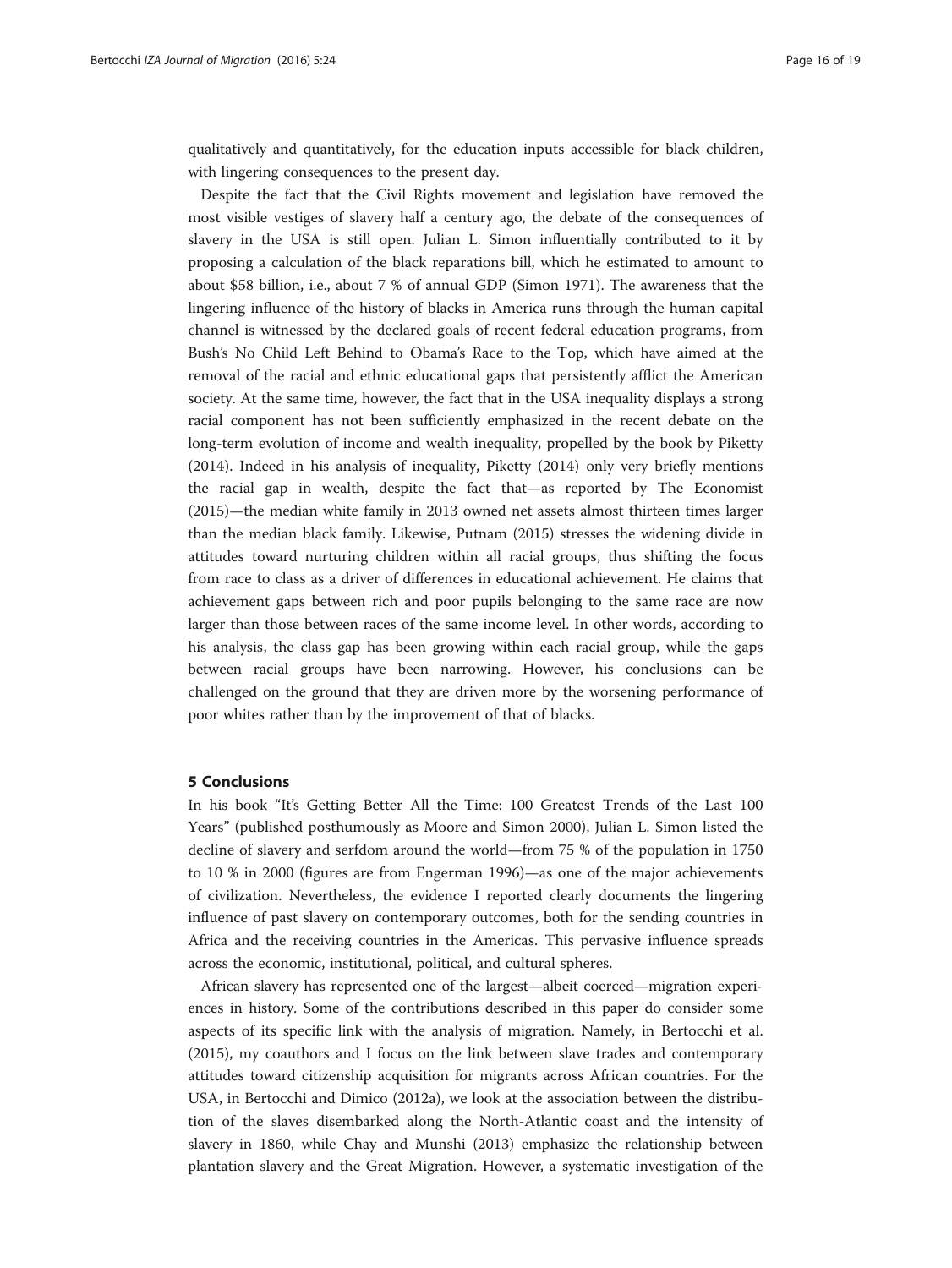<span id="page-16-0"></span>potential links between African slavery and contemporary migration flows and policies is still lacking, and therefore represents a promising area for future research.

#### Acknowledgements

This paper has been prepared for presentation as the Julian Simon Lecture at the 12th IZA Annual Migration Meeting in Dakar in April 2015. I would like to thank conference participants, the editor of this journal and an anonymous referee, for comments and suggestions. I am especially grateful to Arcangelo Dimico, with whom I co-authored many of the papers that are cited in this paper. Responsible editor: Denis Fougère

#### Competing interests

The IZA Journal of Migration is committed to the IZA Guiding Principles of Research Integrity. The author declares that she has observed these principles.

# Received: 28 May 2015 Accepted: 1 August 2016

#### References

Acemoglu D, Wolitzky A. The economics of labor coercion. Econometrica. 2011;79:555–600. Acemoglu D, Johnson S, Robinson JA. The colonial origins of comparative development: an empirical investigation. Am Econ Rev. 2001;91:1369–401.

Acemoglu D, García-Jimeno C, Robinson JA. Finding Eldorado: slavery and long-run development in Colombia. J Comp Econ. 2012;40:534–64.

Acharya A, Blackwell M, Sen M. The political legacy of American slavery. J Polit. 2016;78:621–41. Berlin I. Generations of captivity: a history of African American slaves. Cambridge: Harvard University Press; 2003.

Berlin I. The making of African America: the Four Great Migrations. New York: Viking; 2010.

Bertocchi G. Growth, colonization, and institutional development: in and out of Africa. In: de La Grandville O, editor. Economic growth and development, frontiers of economics and globalization, vol. 11. Bingley: Emerald; 2011. p. 25–41.

Bertocchi G. Slavery, Racial Inequality, and Education. IZA World of Labor. 2015;122:1–10.

Bertocchi G, Canova F. Did colonization matter for growth? An empirical exploration into the historical causes of Africa's underdevelopment. Eur Econ Rev. 2002;46:1851–71.

Bertocchi G, Dimico A. Slavery, education, and inequality, IZA Discussion Paper No. 5329. 2010.

- Bertocchi G, Dimico A. The racial gap in education and the legacy of slavery. J Comparative Economics. 2012a;40:581–95.
- Bertocchi G, Dimico A. De jure and de facto determinants of power: evidence from Mississippi, IZA Discussion Paper No. 6741. 2012b.
- Bertocchi G, Dimico A. Slavery, Education, and Inequality, European Economic Review. 2014;70:197–209.
- Bertocchi G, Dimico A. The long-term determinants of female HIV infection in Africa: the slave trade, polygyny, and sexual behavior. Mimeo: University of Modena and Reggio Emilia: 2015.
- Bertocchi G, Guerzoni A. The fragile definition of state fragility. Rivista Italiana degli Economisti. 2011;16:339–56.
- Bertocchi G, Guerzoni A. Growth, history or institutions: what explains state fragility in sub-Saharan Africa? J Peace Res. 2012;49:769–83.
- Bertocchi G, Strozzi C. International migration and the role of institutions. Public Choice. 2008;137:81–102.
- Bertocchi G, Strozzi C. The evolution of citizenship: economic and institutional determinants. J Law Econ. 2010; 53:95–136.
- Bertocchi G, Dimico A, Tedeschi GL. Trust and attitudes toward citizenship in sub-Saharan Africa. Mimeo: University of Modena and Reggio Emilia; 2015.

Bhalotra S, Venkataramani A. Shadows of the captain of the men of death: early life health interventions, human capital investments, and institutions. Mimeo: University of Bristol; 2012.

- Bobonis GJ, Morrow PM. Labor coercion and the accumulation of human capital. J Dev Econ. 2014;108:32–53.
- Bockstette V, Chanda A, Putterman L. States and markets: the advantage of an early start. J Econ Growth. 2002;7: 347–69.
- Boserup E. Women's role in economic development. London: George Allen and Unwin; 1970.
- Boustan LP, Collins WJ. The origins and persistence of Black-White differences in women's labor force participation. In: Boustan LP, Frydman C, Margo RA, editors. Human capital in history: the American record. Chicago: University of Chicago Press; 2014. p. 205–41.
- Canaday N, Tamura R. White discrimination in provision of Black education: plantations and towns. J Economic Dynamics & Control. 2009;33:1490–530.
- Chay K, Munshi K. Black networks after emancipation: evidence from reconstruction and the Great Migration. Mimeo: University of Cambridge; 2013.
- Curtin PD. The Atlantic slave trade: a census. Madison: University of Wisconsin Press; 1969.
- Cutler DM, Fryer Jr RG, Glaeser EL. Racial differences in life expectancy: the impact of salt, slavery, and selection. Mimeo: Harvard University; 2005.
- Dalton JT, Leung TC. Why is polygyny more prevalent in Western Africa? An African slave trade perspective. Econ Dev Cult Chang. 2014;62:599–632.
- David PA, Stampp KM, editors. Reckoning with slavery: critical essays in the quantitative history of American Negro Slavery. New York: Oxford University Press; 1976.
- Dell M. The persistent effects of Peru's mining mita. Econometrica. 2010;78:1863–903.

Edlund E, Ku H. The African slave trade and the curious case of general polygyny, MPRA Paper No. 52735. 2011.

Eltis D, Behrendt SD, Richardson D, Klein HS. The Trans-Atlantic slave trade: a database on CD-Rom. New York: Cambridge University Press; 1999.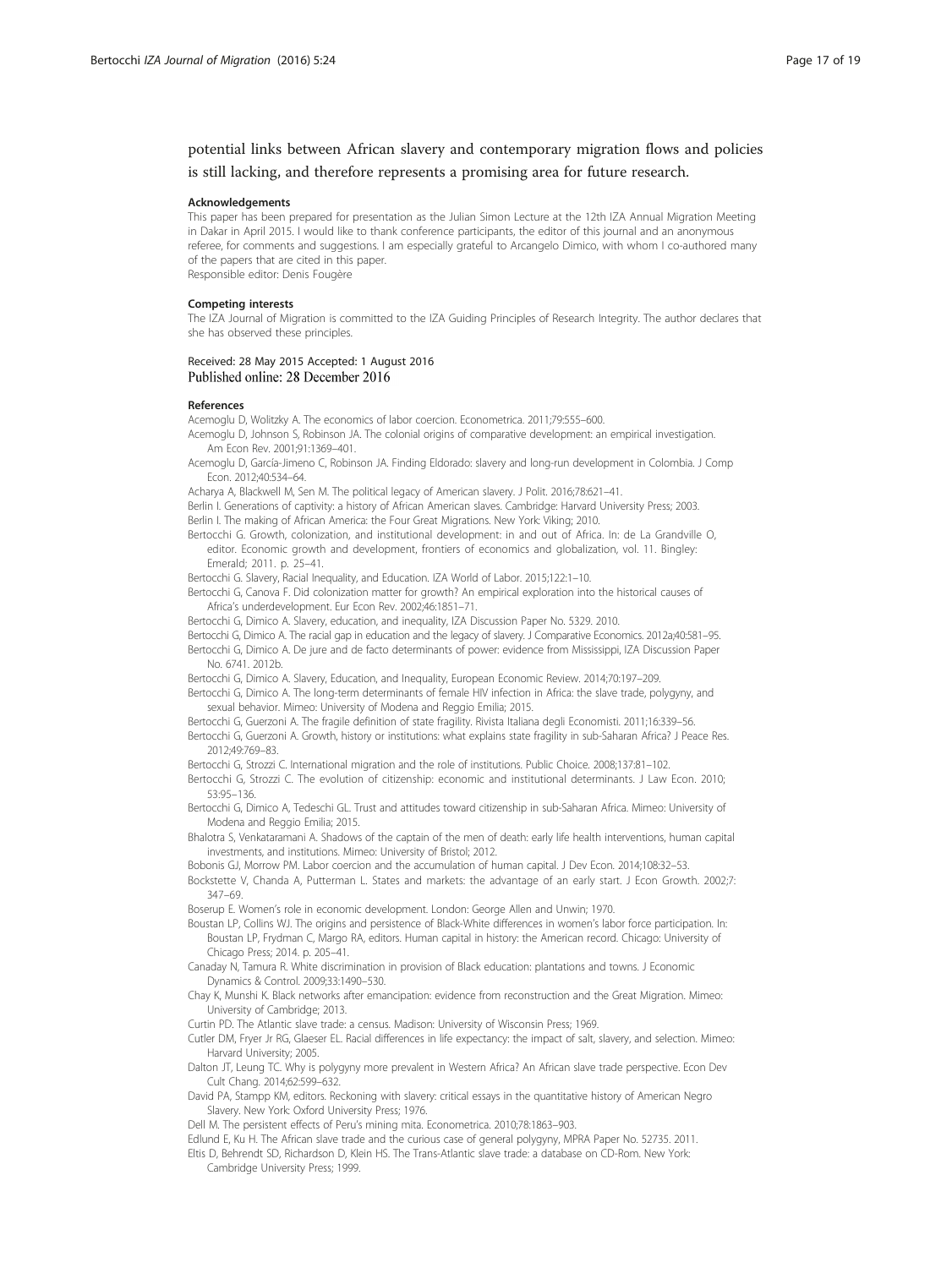<span id="page-17-0"></span>Engerman SL. The extent of slavery and freedom throughout the ages, in the world as a whole and in major subareas. In: Simon JS, editor. The state of humanity. Oxford: Blackwell; 1996. p. 171–7.

- Engerman SL, Sokoloff KL. Factor endowments, institutions, and differential growth paths among new world economies: a view from economic historians of the United States. In: Haber S, editor. How Latin America fell behind: essays on the economic histories of Brazil and Mexico, 1800–1914. Palo Alto: Stanford University Press; 1997. p. 260–304.
- Esposito E. Side effects of immunities: the African slave trade. Mimeo: University of Bologna; 2013.

Fage JD. Slaves and society in Western Africa, c. 1445 - c. 1700. J African History. 1980;21:289–310.

Fenske J. African polygamy: past and present. Mimeo: University of Oxford; 2013.

Fenske J, Kala N. 1807: Economic shocks, conflict and the slave trade, CSAE Working Paper No. WPS/2014-02. 2014. Fenske F, Kala N. Climate and the slave trade. J Dev Econ. 2015;112:19–32.

- Fogel RW, Engerman SL. Time on the cross: the economics of American Negro slavery. New York: W.W. Norton and  $\overline{C_0}$ : 1974.
- Frankema E, Jerven M. Writing history backwards or sideways: towards a consensus on African population, 1850 present. Econ History Rev. 2014;67:907–31.
- Fryer Jr RG. Racial Inequality in the 21st century: the declining significance of discrimination. In: Ashenfelter O, Card D, editors. Handbook of labor economics, vol. 4B. San Diego: North Holland; 2011. p. 855–971.
- Gennaioli N, Rainer I. The modern impact of precolonial centralization in Africa. J Econ Growth. 2007;12:185–234.
- Goldin C. Female labor force participation: the origin of black and white differences, 1870 to 1880. J Econ Hist. 1977;37:87–108.
- Goody J. The character of kinship. Cambridge: Cambridge University Press; 1973.
- Gouda M. The long-term effect of slavery on violent crime: evidence from US counties. Mimeo: Philipps-Universität Marburg; 2013.
- Hall RE, Jones CI. Why do some countries produce so much more output per worker than others? Q J Econ. 1999;114:83–116.
- Herbst J. States and power in Africa. Princeton: Princeton University Press; 2000.
- Johnson M, Lindblad JT, Ross R. Anglo-African trade in the eighteenth century: English statistics on African trade 1699-1808. Leiden: Centre for the History of European Expansion; 1990.
- Key VO. Southern politics in state and nation. Knopf, New York: Alfred A; 1949.
- Lagerlöf N. Geography, institutions, and growth: the United States as a microcosm. Mimeo: York University; 2005. Lagerlöf N. Slavery and other property rights. Rev Econ Stud. 2009;76:319–42.
- Mann CC. 1493: how the ecological collision of Europe and the Americas gave rise to the modern world. London: Granta Books; 2011.
- Manning P. The enslavement of Africans: a demographic model. Can J African Studies. 1981;15:499–526.
- Manning P. Slavery and African life. Cambridge: Cambridge University Press; 1990.
- Manning P. African population: projections, 1850–1960. In: Ittmann K, Cordell DD, Maddox GH, editors. The demographics of empire: the colonial order and the creation of knowledge. Athens: Ohio University Press; 2010. p. 245–75.
- Margo RA. Race and schooling in the South, 1880–1950: an economic history. Chicago: University of Chicago Press; 1990. Mariscal E, Sokoloff KL. Schooling, suffrage, and the persistence of inequality in the Americas, 1800–1945. In: Haber S,
	- editor. Political institutions and economic growth in Latin America: essays in policy, history, and political economy. Stanford: Hoover Institution Press; 2000. p. 159–218.
- Michalopoulos S, Papaioannou E. Pre-colonial ethnic institutions and contemporary African development. Econometrica. 2013;81:113–52.
- Mitchener KJ, McLean IW. The productivity of U.S. States since 1880. J Econ Growth. 2003;8:73–114.
- Mohinyan DP. The Negro family: the case for national action. Office of Policy Planning and Research. Washington: United States Department of Labor; 1965.
- Moore S, Simon JL. It's getting better all the time: 100 greatest trends of the last 100 years. Washington: Cato Institute; 2000.
- Murdock GP. Ethnographic atlas. Pittsburgh: University of Pittsburgh Press; 1967.
- Musacchio A, Martínez Fritscher A, Viarengo M. Colonial institutions, trade shocks, and the diffusion of elementary education in Brazil, 1889–1930. J Econ Hist. 2014;74:730–66.
- Naidu S. Suffrage, schooling, and sorting in the Post Bellum U.S. South, NBER Working Paper No. 18129. 2012. Nunn N. The long-term effects of Africa's slave trades. Quarterly J Economics. 2008a;123:139–76.
- Nunn N. Slavery, inequality, and economic development in the Americas: an examination of the Engerman-Sokoloff Hypothesis. In: Helpman E, editor. Institutions and economic performance. Cambridge: Harvard University Press; 2008b. p. 180.
- Nunn N, Puga D. Ruggedness: the blessing of bad geography in Africa. Rev Econ and Stat. 2012;94:20–36.
- Nunn N, Wantchekon L. The slave trade and the origins of mistrust in Africa. Am Econ Rev. 2011;101:3221–52. Piketty T. Capital in the twenty-first century. Cambridge: Harvard University Press; 2014.
- Putnam RD. Our kids: the American dream in crisis. New York: Simon & Schuster; 2015.

Ransom RL, Sutch R. One kind of freedom: the economic consequences of emancipation. 2nd ed. New York: Cambridge University Press; 2001.

- Sacerdote B. Slavery and the intergenerational transmission of human capital. Rev Econ Stat. 2005;87:217–34. Simon JL. The worth today of United States slaves' imputed wages. J Economic Issues. 1971;5:110–3. Smith JP. Race and human capital. Am Econ Rev. 1984;74:685–98.
- Soares RR, Assunção JJ, Goulart TF. A note on slavery and the roots of inequality. J Comp Econ. 2012;40:565–80. Summerhill W. Colonial institutions, slavery, inequality, and development: evidence from São Paulo, Brazil, MPRA Paper No. 22162. 2010.
- Teso E. The long-term effect of demographic shocks on the evolution of gender roles: evidence from the trans-Atlantic slave trade. Mimeo: Harvard University; 2014.